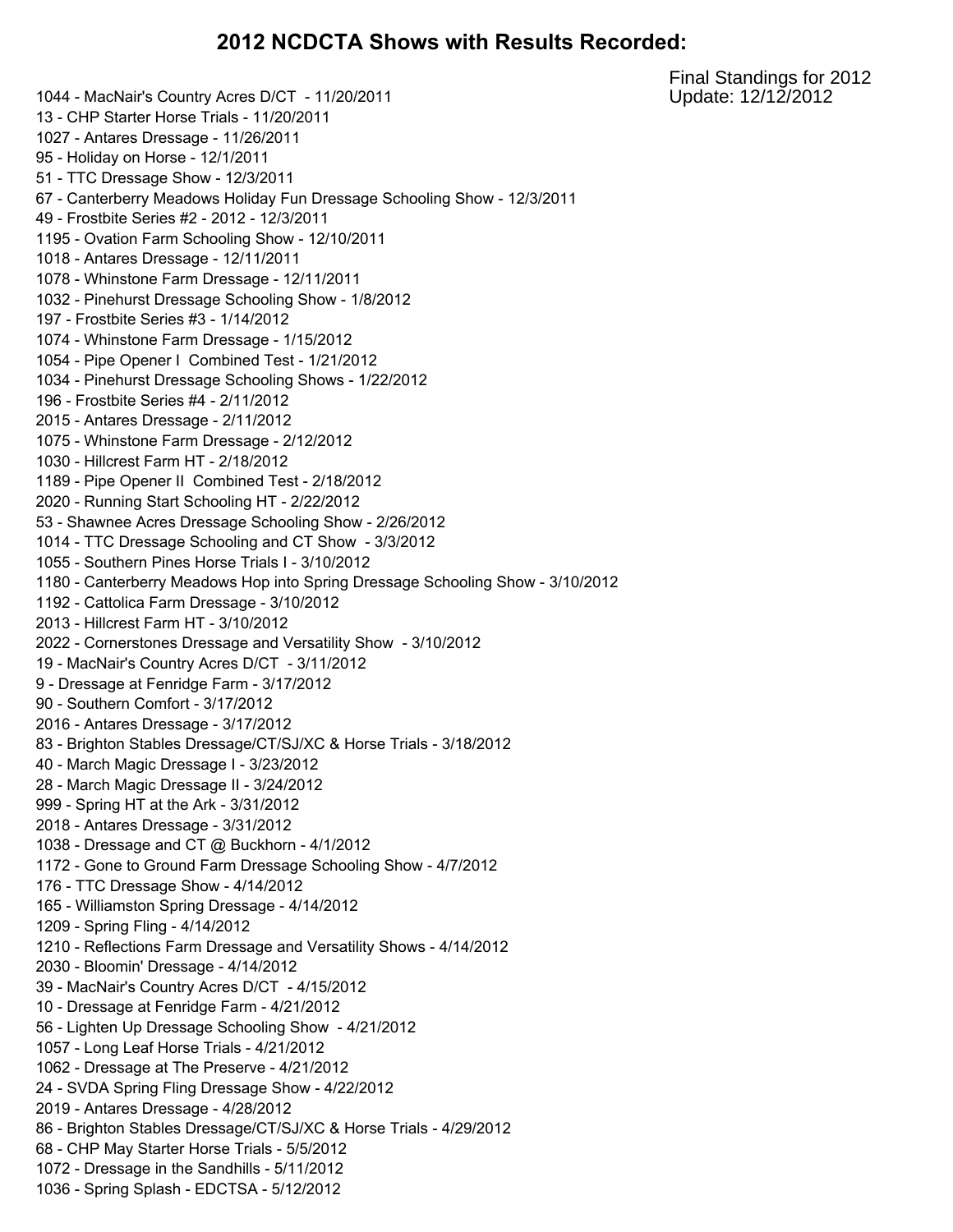- Hillcrest Farm Eventing Derby and Dressage Show - 5/12/2012 - Shawnee Acres Dressage Schooling Show - 5/12/2012 - Dressage and CT @ Buckhorn - 5/19/2012 - TTC Dressage Show - 5/19/2012 - Lighten Up Dressage Schooling Show - 5/19/2012 - Lexington Spring Dressage - 5/19/2012 - Fenridge Farm Horse Trial - 5/20/2012 - Cattolica Farm Dressage - 5/20/2012 - Whinstone Farm Dressage - 5/26/2012 - Antares Dressage - 5/26/2012 - MayDay - 5/26/2012 - Foxtrack Horse Trials - 5/27/2012 - NCDCTA Captial Dressage Classic - 6/1/2012 - Summer Sizzler 1 - 6/2/2012 - Dressage and CT at the Pines - 6/2/2012 - Lumber River Starter Horse Trials - 6/9/2012 - Reflections Farm Dressage and Versatility Shows - 6/9/2012 - MacNair's Country Acres D/CT - 6/10/2012 - Summertime Blues - 6/16/2012 - Virginia Summer Dressage - 6/16/2012 - Dressage at Camden - 6/16/2012 - Dressage at Rosehill Summer/Fall Series - 6/16/2012 - Foxtrack Horse Trials - 6/17/2012 - NCDCTA Summer Highland Fling - 6/23/2012 - Fenridge Farm Dressage - 6/23/2012 - Brighton Stables Dressage/CT/SJ/XC & Horse Trials - 6/23/2012 - TTC Dressage Schooling and CT Show - 6/30/2012 - Whinstone Farm Dressage - 7/8/2012 - Dressage at Lexington - 7/13/2012 - Dressage at Fenridge Farm - 7/14/2012 - Rivendale Farm Dressage and CT - 7/14/2012 - Rise N Shine - 7/14/2012 - Foxtrack Horse Trials - 7/15/2012 - Hillcrest Farm Dressage and CT - 7/18/2012 - CHP July Starter Horse Trials - 7/21/2012 - Dressage at Rosehill Summer/Fall Series - 7/21/2012 - Antares Dressage - 7/28/2012 - Raleigh Summer Dressage I - 7/28/2012 - Raleigh Summer Dressage II - 7/29/2012 - Brighton Stables Dressage/CT/SJ/XC & Horse Trials - 8/4/2012 - Summer Sizzler 2 - 8/11/2012 - Early Morning Blues - 8/11/2012 - MacNair's Country Acres D/CT - 8/12/2012 - Encore Sporthorse Dressage @ Ovation Farm - 8/17/2012 - Brighton Stables Dressage/CT/SJ/XC & Horse Trials - 8/18/2012 - Dressage at Rosehill Summer/Fall Series - 8/18/2012 - Foxtrack Horse Trials - 8/19/2012 - Antares - 8/25/2012 - TTC Dressage Schooling and CT Show - 8/25/2012 - Shawnee Acres Dressage Schooling Show - 8/26/2012 - NCDCTA Labor of Love Dressage - 9/1/2012 - Hillcrest Farm Horse Trial - 9/1/2012 - Labor's Reward - 9/1/2012 - NCDCTA Dressage Championship - 9/1/2012 - Foxtrack Horse Trials - 9/2/2012 - Five Points Horse Trials - 9/8/2012 - CoolDown Dressage - 9/8/2012 - MacNair's Country Acres D/CT - 9/9/2012 - TTC Dressage Show - 9/15/2012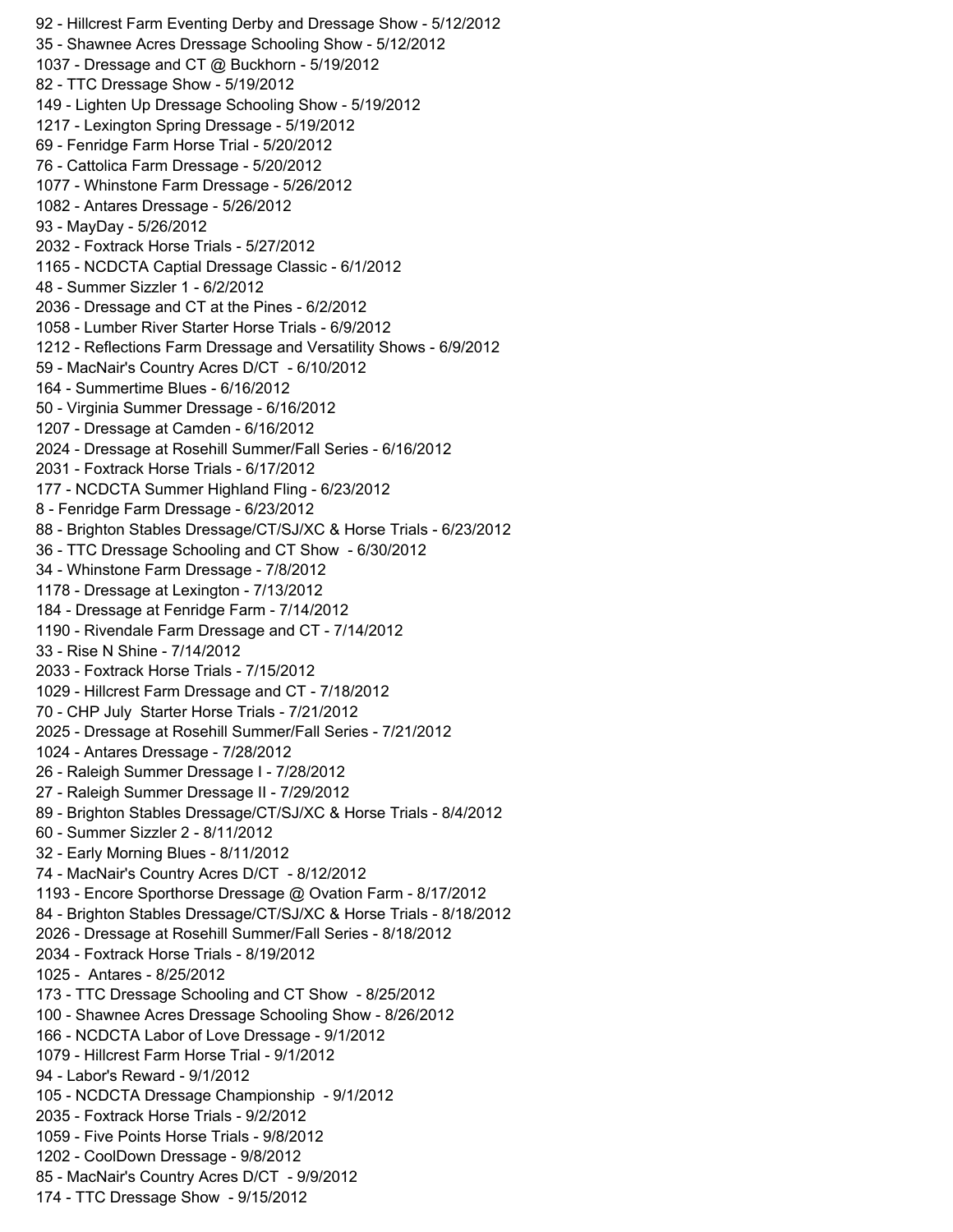- Antares Dressage - 9/16/2012 - Whinstone Farm Dressage - 9/16/2012 - Lighten Up Dressage Schooling Show - 9/22/2012 - Brighton Stables Dressage/CT/SJ/XC & Horse Trials - 9/22/2012 - Running Start Schooling HT - 9/22/2012 - Chestnut Creek Stables Combined Test Show - 9/22/2012 - Averett University Dressage and CT Schooling Show - 9/23/2012 - Pinehurst Fall Dressage Show - 9/29/2012 - Dressage and CT at Fenridge Farm - 9/29/2012 - Pumpkin Patch - 9/29/2012 - Shawnee Acres Dressage HT - 9/30/2012 - Borderline Dressage - 10/6/2012 - Dressage and CT @ Buckhorn - 10/6/2012 - CHP October Starter Horse Trials - 10/6/2012 - EDCTSA Dressage and CT 2nd Annual Pink Ribbon Ride - 10/6/2012 - MacNair's Country Acres D/CT - 10/7/2012 - Lighten Up Dressage Schooling Show - 10/13/2012 - Reflections Farm Dressage and Versatility Shows - 10/13/2012 - BLM - 10/18/2012 - Dressage at the Preserve - 10/20/2012 - Rivendale Farm Dressage and CT - 10/20/2012 - Fenridge Farm Horse Trial - 10/21/2012 - Cattolica Farm Dressage - 10/21/2012 - Antares Dressage - 10/27/2012 - TTC Horse Trials - 10/27/2012 - Whinstone Farm Dressage - 10/28/2012 - NCDCTA Harvest Moon Dressage - 11/1/2012 - TTC Dressage Show and CT Show - 11/3/2012 - CHP November Starter Horse Trials - 11/3/2012 - Reflections Farm Dressage and Versatility Shows - 11/10/2012 - Fall Flurry with Sport Horse Versatility - 11/10/2012 - Averett University Dressage and CT Schooling Show - 11/10/2012 - Cattolica Farm Dressage - 11/11/2012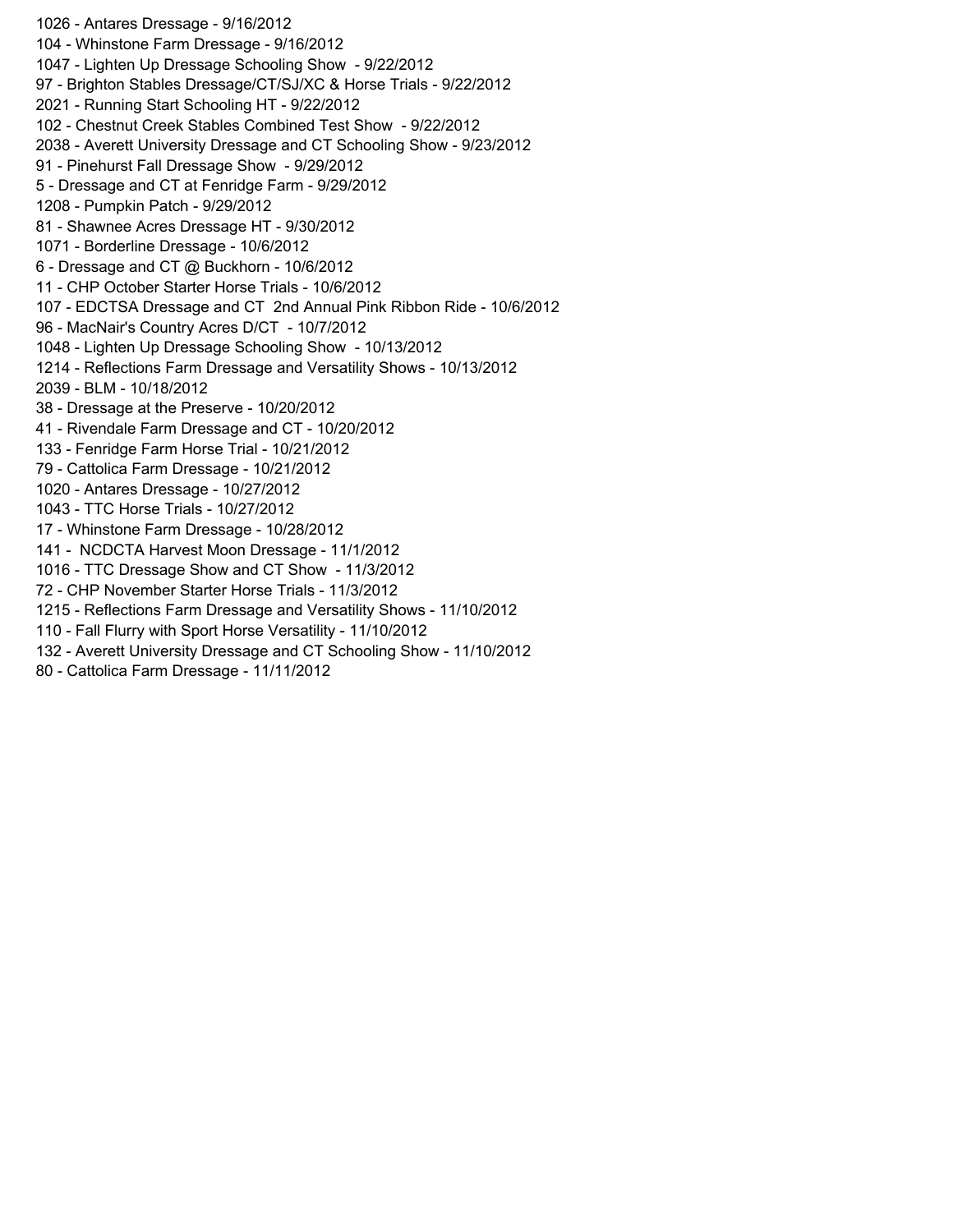| <b>Horse Name</b>           | Owner                          | <b>Rider</b>           | <b>Total Points</b> |
|-----------------------------|--------------------------------|------------------------|---------------------|
| JR/YR/AA Maiden Eventing    |                                |                        |                     |
| Jessie James                | <b>Wendy Cracovia</b>          | <b>Wendy Cracovia</b>  | 46                  |
| <b>Restless Navajo Nite</b> | <b>Kate Puricz</b>             | <b>Kate Puricz</b>     | 32                  |
| <b>Hello Dolly</b>          | Sarah Houck                    | Sarah Houck            | 28                  |
| Wingman                     | <b>Rena Rhodes</b>             | <b>Rena Rhodes</b>     | 19                  |
| <b>Mystic Thief</b>         | <b>Shannon Allen</b>           | <b>Shannon Allen</b>   | 17                  |
| Loushe Dancer               | Kellie Cochran                 | Kellie Cochran         | 10                  |
| <b>Henley Regatta</b>       | Joan Hilsman                   | Joan Hilsman           | 6                   |
| Freia                       | Maureane R. Hoffman            | Maureane R. Hoffman    | 6                   |
| My Fair Lady                | Corey Overcash                 | <b>Natlie Horton</b>   | 6                   |
| <b>Sheza Skipn Princess</b> | <b>Karen Cimon</b>             | Karen Cimon            | 6                   |
| Isolde                      | Paula Baran                    | <b>Colette Leber</b>   | 4                   |
| Quiet Irishman              | Dana Sanders                   | Dana Sanders           | 4                   |
| Cookies N Cream             | Rebecca Mahaffey               | Rebecca Mahaffey       | 4                   |
| Nz Highlander               | Joan Hilsman                   | Joan Hilsman           | 3                   |
| Hez My Alibi                | Janine Walz                    | Janine Walz            | 3                   |
| Nemo Money                  | <b>Hannah Scully</b>           | <b>Hannah Scully</b>   | 3                   |
| <b>Lusty Gambler</b>        | Dominique Major                | Dominique Major        | 3                   |
| Mr. Milton                  | <b>Dylan Philipps Philipps</b> | <b>Dylan Philipps</b>  | 3                   |
| Isabelle                    | <b>Nancy Ross</b>              | <b>Nancy Ross</b>      | $\overline{2}$      |
| Vegas                       | Linda C. Tomlinson             | <b>Greylin Trotter</b> | $\overline{2}$      |
| <b>Next Segment</b>         | Debbie Adams-Saunders          | Debbie Adams-saunders  |                     |
| Hope                        | <b>Ally Ault</b>               | <b>Ally Ault</b>       |                     |
| <b>Baby</b>                 | Jennie Dirienzo                | Jennie Dirienzo        |                     |
| <b>Highly Discreet</b>      | Amy Howes                      | Amy Howes              |                     |
| Freedoms Poco Bar           | Suzan Johnston                 | Suzan Johnston         |                     |

# **Jr/YR Beginner Novice Eventing**

| <b>Flojos Ultimator</b> | <b>Heather Mercer</b> | <b>Heather Mercer</b> | 27 |
|-------------------------|-----------------------|-----------------------|----|
| Cookies N Cream         | Rebecca Mahaffey      | Rebecca Mahaffey      | 15 |
| Special FX              | <b>Emily Mullins</b>  | <b>Emily Mullins</b>  | 12 |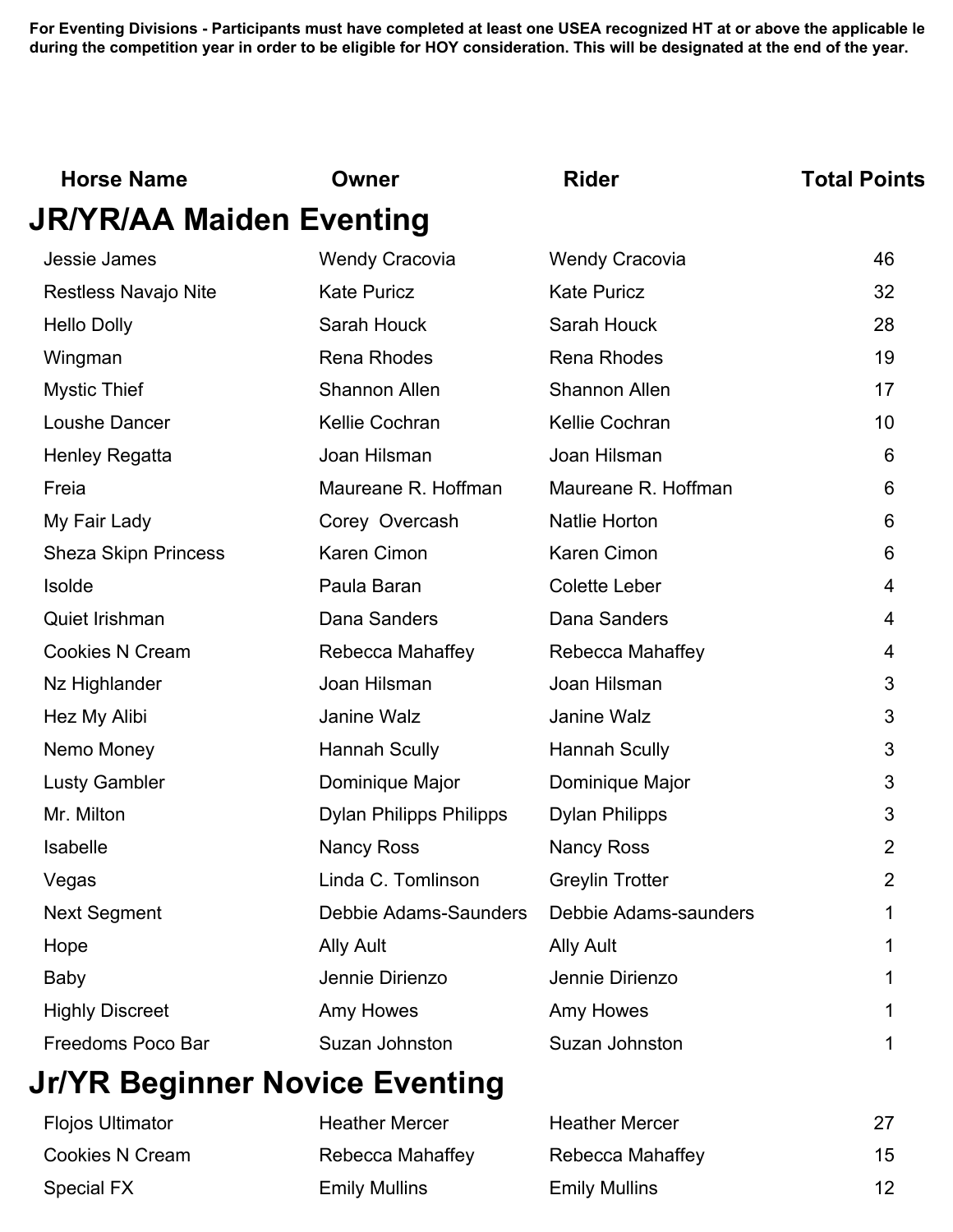#### *Jr/YR Beginner Novice Eventing Cont'd.*

| <b>Horse Name</b>         | Owner                 | <b>Rider</b>           | <b>Total Points</b> |
|---------------------------|-----------------------|------------------------|---------------------|
| Nemo Money                | Hannah Scully         | <b>Hannah Scully</b>   | 8                   |
| Indian Summer Kaylee      | Colette Leber         | Colette Leber          | 8                   |
| <b>Carousel Prince</b>    | Sam smithson          | Sam Smithson           | 6                   |
| <b>Brilliant Illusion</b> | chelsea crowley       | <b>Chelsea Crowley</b> | 6                   |
| <b>Another Chance</b>     | <b>Emily Dressler</b> | <b>Emily Dressler</b>  | 4                   |
| <b>Texas Kahlua</b>       | <b>Madeline Burns</b> | <b>Madeline Burns</b>  | 3                   |

# **Beginner Novice Eventing**

| <b>Henley Regatta</b>       | Joan Hilsman             | Joan Hilsman             | 41             |
|-----------------------------|--------------------------|--------------------------|----------------|
| <b>Next Segment</b>         | Debbie Adams-Saunders    | Debbie Adams-saunders    | 34             |
| Pandora                     | Sarah Blanchard          | Sarah Blanchard          | 26             |
| Five-O                      | <b>Kristine Hamilton</b> | <b>Kristine Hamilton</b> | 24             |
| Windegan                    | Alison Eyth              | Alison Eyth              | 17             |
| <b>Highly Discreet</b>      | Amy Howes                | Amy Howes                | 16             |
| Nz Highlander               | Joan Hilsman             | Joan Hilsman             | 13             |
| Last Laugh                  | <b>Tracey Ruff</b>       | <b>Tracey Ruff</b>       | 10             |
| Quiet Irishman              | Dana Sanders             | Dana Sanders             | 10             |
| <b>Irish Punch</b>          | Amy Miller               | Amy Miller               | 10             |
| <b>Sheza Skipn Princess</b> | Karen Cimon              | Karen Cimon              | 9              |
| <b>Special Delivery</b>     | kicki nordlander         | Kicki Nordlander         | 8              |
| I'm A Hot Tamale            | Alisha Oehling, DVM      | Alisha Oehling, DVM      | 8              |
| In Decent Exposure          | <b>Cassidy Sitton</b>    | <b>Cassidy Sitton</b>    | 8              |
| <b>Silver Masterpiece</b>   | <b>Ashley Winterhoff</b> | <b>Ashley Winterhoff</b> | $\overline{7}$ |
| Krugerrand                  | <b>Manny Diemer</b>      | <b>Manny Diemer</b>      | 6              |
| M.e. Handsome Harry         | Ines Ritter              | <b>Ines Ritter</b>       | $6\phantom{1}$ |
| Pray For You                | <b>Hillary Irwin</b>     | <b>Hillary Irwin</b>     | 6              |
| <b>Clever Boy</b>           | Kicki Nordlander         | Kicki Nordlander         | 4              |
| Queene of Hearts            | <b>Gina Cantrell</b>     | <b>Gina Cantrell</b>     | 1              |
| Joboxer                     | <b>Heather Patterson</b> | <b>Heather Patterson</b> | 1              |
| Trottingwithmytuxon         | Diana Hoberecht          | Diana Hoberecht          | 1              |
| A Sweet Moment              | <b>Gabrielle Miller</b>  | <b>Gabrielle Miller</b>  | 1              |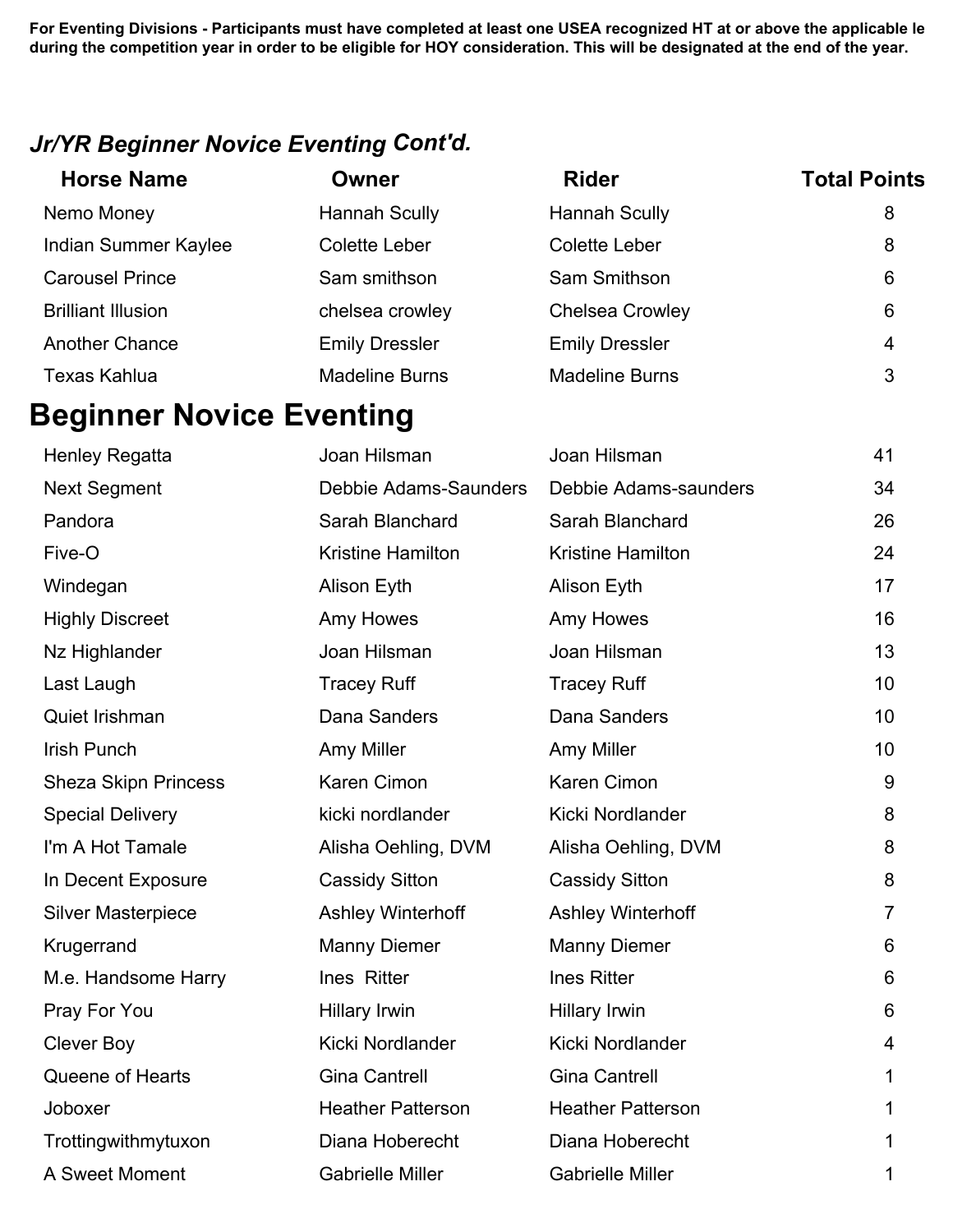#### *Beginner Novice Eventing Cont'd.*

| <b>Horse Name</b>            | <b>Owner</b>             | <b>Rider</b>             | <b>Total Points</b> |
|------------------------------|--------------------------|--------------------------|---------------------|
| <b>Danehill Sunset</b>       | Hillary Irwin            | <b>Hillary Irwin</b>     | 1                   |
| Five-O                       |                          | Heather Lynn Irion       |                     |
| <b>Jr/YR Novice Eventing</b> |                          |                          |                     |
| Text                         | Mikaela Kantorowski      | Mikaela Kantorowski      | 30                  |
| Louie VI                     | Stephanie Wiehe          | <b>Stephanie Wiehe</b>   | 22                  |
| The Super Clu                | Rebecca Leylek           | Rebecca Leylek           | 11                  |
| Derrymor                     | <b>Brittany Bridges</b>  | <b>Brittany Bridges</b>  | 3                   |
| Ignition                     | Anna Fatakhova           | Anna Fatakhova           | $\overline{2}$      |
| <b>Taste The Rainbow</b>     | Daina Camille Smith      | Daina Smith              | $\overline{2}$      |
| <b>Novice Eventing</b>       |                          |                          |                     |
| Pray For You                 | Hillary Irwin            | <b>Hillary Irwin</b>     | 40                  |
| Five-O                       | <b>Kristine Hamilton</b> | <b>Kristine Hamilton</b> | 19                  |
| Seattle Jones                | Jennifer Holder          | Jennifer Holder          | 18                  |
| <b>Mischief Managed</b>      | <b>Kara Clissold</b>     | Kara Clissold            | 18                  |
| Last Laugh                   | <b>Tracey Ruff</b>       | <b>Tracey Ruff</b>       | 17                  |
| <b>River Breeze</b>          | Maria Di giovanni        | Maria Di giovanni        | 17                  |
| <b>Danehill Sunset</b>       | Hillary Irwin            | Hillary Irwin            | 15                  |
| <b>Next Segment</b>          | Debbie Adams-Saunders    | Debbie Adams-saunders    | 12                  |
| Krugerrand                   | <b>Manny Diemer</b>      | <b>Manny Diemer</b>      | 8                   |
| In Decent Exposure           | <b>Cassidy Sitton</b>    | <b>Cassidy Sitton</b>    | 8                   |
| Gumby                        | Alisha Oehling, DVM      | Alisha Oehling, DVM      | 7                   |
| Windegan                     | Alison Eyth              | Alison Eyth              | 7                   |
| Life Of The Party            | Mary Pope Furr           | Mary Pope Furr           | 6                   |
| Freia                        | Maureane R. Hoffman      | Maureane R. Hoffman      | 6                   |
| Hawkeye li                   | Barbara Gibson           | <b>Barbara Gibson</b>    | 6                   |
| Nz Highlander                | Joan Hilsman             | <b>Alex Martone</b>      | 4                   |
| Irish Punch                  | Amy Miller               | Amy Miller               | 4                   |
| <b>Suma's Spectre</b>        | Jennifer Shattuck        | Jennifer Shattuck        | 3                   |
| Vega's Showgirl              | <b>Stephanie Gibson</b>  | <b>Stephanie Gibson</b>  | 3                   |
| <b>Silver Masterpiece</b>    | <b>Ashley Winterhoff</b> | <b>Ashley Winterhoff</b> | $\overline{2}$      |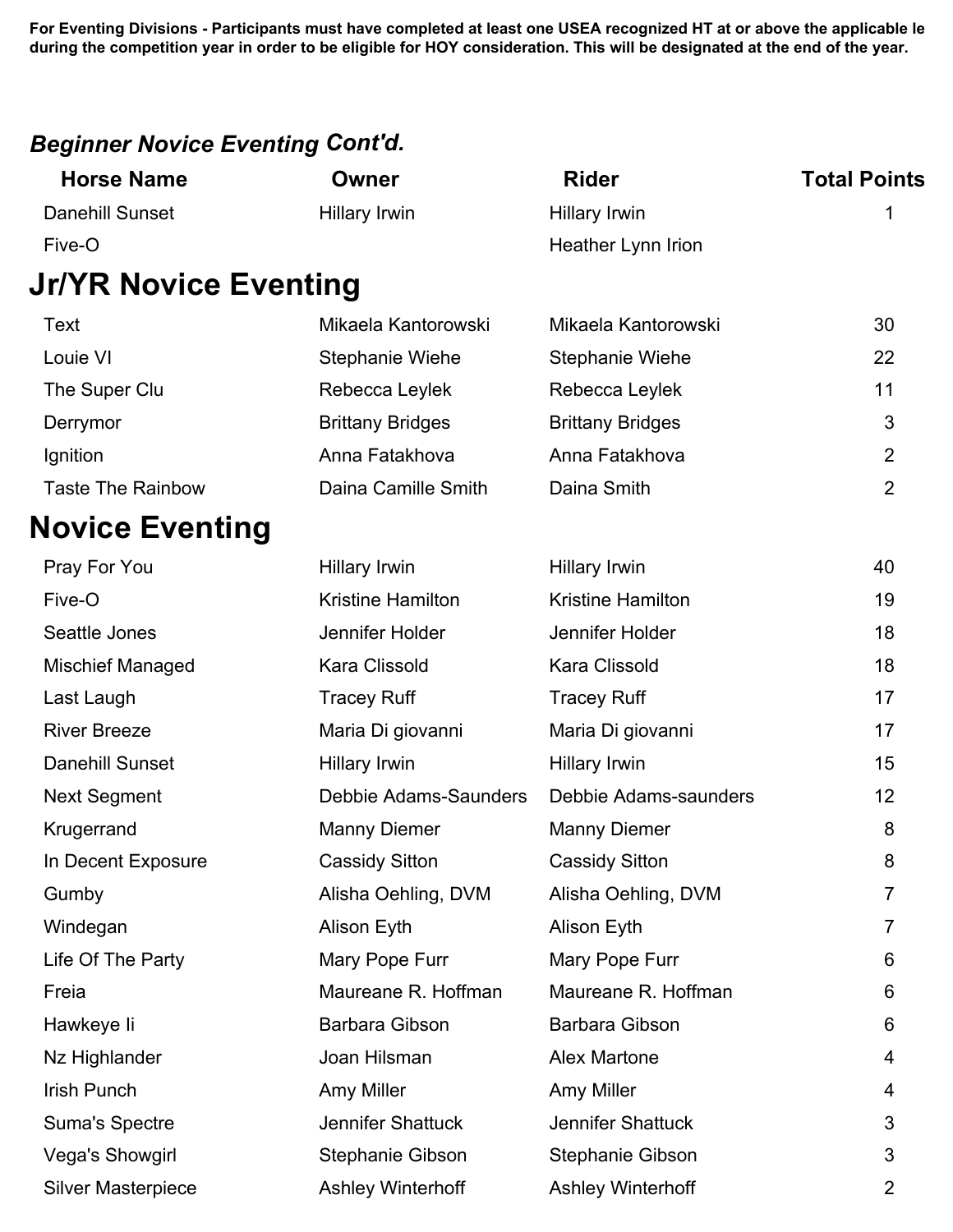### *Novice Eventing Cont'd.*

| <b>Horse Name</b>          | <b>Owner</b>                   | <b>Rider</b>                   | <b>Total Points</b> |
|----------------------------|--------------------------------|--------------------------------|---------------------|
| Five-O                     |                                | Heather Lynn Irion             |                     |
| <b>Training Eventing</b>   |                                |                                |                     |
| Queen Of The Blues         | <b>Kimberly Rushton</b>        | Kimberly Rushton               | 48                  |
| Rahav                      | Diana Abernethy                | Diana Abernethy                | 30                  |
| <b>Drayco</b>              | Melanie Masciarelli            | Melanie Masciarelli            | 27                  |
| Derrymor                   | <b>Brittany Bridges</b>        | <b>Brittany Bridges</b>        | 26                  |
| <b>Bit of Irish</b>        | Hillary Irwin                  | <b>Hillary Irwin</b>           | 25                  |
| Seattle Jones              | Jennifer Holder                | Jennifer Holder                | 24                  |
| <b>Text</b>                | Mikaela Kantorowski            | Mikaela Kantorowski            | 22                  |
| Nz Highlander              | Joan Hilsman                   | <b>Alex Martone</b>            | 20                  |
| Act One                    | <b>Elizabeth Grisell-Short</b> | <b>Elizabeth Grisell-Short</b> | $\overline{7}$      |
| Life Of The Party          | Mary Pope Furr                 | Mary Pope Furr                 | 6                   |
| <b>Drayco</b>              | Melanie Masciarelli            | Jennifer Holder                | 6                   |
| Freia                      | Maureane R. Hoffman            | Maureane R. Hoffman            | 4                   |
| Louie VI                   | Stephanie Wiehe                | <b>Stephanie Wiehe</b>         | 4                   |
| <b>Belleek</b>             | Patricia Murphey               | Patricia Murphey               | 4                   |
| Vega's Showgirl            | Stephanie Gibson               | <b>Stephanie Gibson</b>        | $\overline{2}$      |
| <b>Suma's Spectre</b>      | <b>Jennifer Shattuck</b>       | Jennifer Shattuck              | 1                   |
| Hawkeye li                 | <b>Barbara Gibson</b>          | Barbara Gibson                 | 1                   |
| <b>Danehill Sunset</b>     |                                | Hillary Irwin                  |                     |
| <b>CF Baltic Royal Tee</b> |                                | Heather B King                 |                     |
| Pray For You               |                                | <b>Hillary Irwin</b>           |                     |

# **Preliminary and Above Eventing**

| Coltrane              | Erin Kimmer           | Erin Kimmer           | 10             |
|-----------------------|-----------------------|-----------------------|----------------|
| Bit of Irish          | Hillary Irwin         | <b>Hillary Irwin</b>  | 8              |
| <b>Subway Prophet</b> | <b>Cassidy Sitton</b> | <b>Cassidy Sitton</b> | 5              |
| Chub Cay              | Vicki Reynolds        | <b>Vicki Reynolds</b> | $\overline{4}$ |
| Quid Pro Quo          | Michelle Frazier      | Michelle Frazier      |                |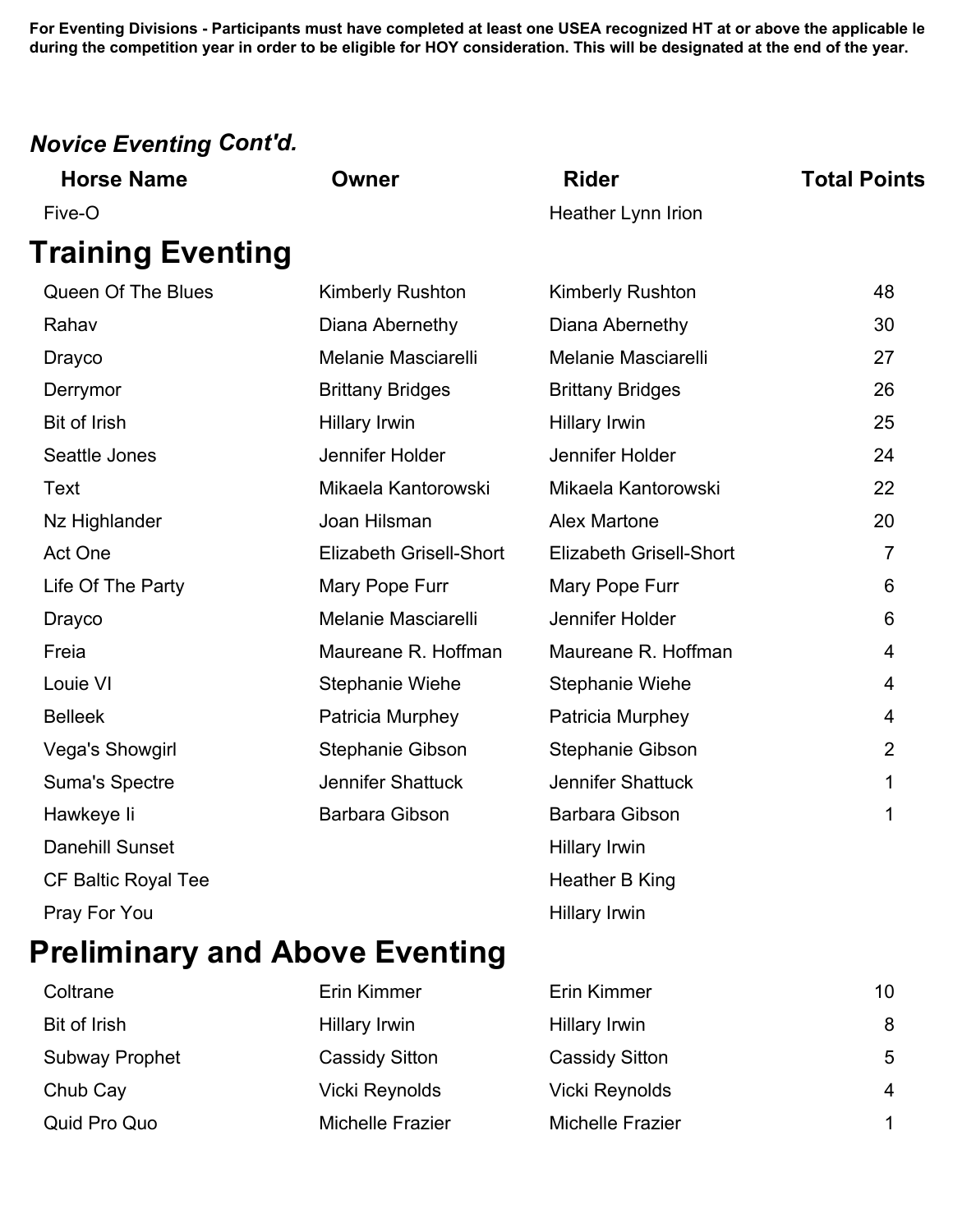| <b>Horse Name</b>                    | Owner                          | <b>Rider</b>              | <b>Total Points</b> |
|--------------------------------------|--------------------------------|---------------------------|---------------------|
| <b>JR/YR/AA Intro Level Dressage</b> |                                |                           |                     |
| <b>Mr. Milton</b>                    | <b>Dylan Philipps Philipps</b> | <b>Dylan Philipps</b>     | 340                 |
| <b>How D Black Pistol</b>            | <b>Ellen Bradford</b>          | <b>Ellen Bradford</b>     | 279                 |
| Amira                                | <b>Andrea DeLeon</b>           | <b>Andrea Deleon</b>      | 242                 |
| Mai                                  | <b>Jody Morse</b>              | <b>Jody Morse</b>         | 166                 |
| Cap'n Jack                           | <b>Carol Jackson</b>           | <b>Carol Jackson</b>      | 156                 |
| <b>Skips Flashy Zip</b>              | <b>Sally Cannon</b>            | <b>Sally Cannon</b>       | 117                 |
| <b>Flojos Ultimator</b>              | <b>Heather Mercer</b>          | <b>Lois Mercer</b>        | 108                 |
| <b>Mystic Pizza</b>                  | <b>Tess Wrigley</b>            | <b>Tess Wrigley</b>       | 96                  |
| <b>Moose Trax</b>                    | Jacquelyn Acha                 | Amy Acha                  | 76                  |
| Independence                         | <b>Laura Anderson</b>          | <b>Laura Anderson</b>     | 74                  |
| Dr Zeus                              | <b>Jody Morse</b>              | <b>Jody Morse</b>         | 59                  |
| <b>Cd Hot Scotch Fancy</b>           | <b>Pamela Scott</b>            | <b>Pamela Scott</b>       | 47                  |
| <b>The Usual Suspect</b>             | Lysa Hodgson                   | Lysa Hodgson              | 46                  |
| <b>Loushe Dancer</b>                 | <b>Kellie Cochran</b>          | <b>Kellie Cochran</b>     | 38                  |
| <b>Dutch Hallmark</b>                | <b>Olivia Mayer</b>            | <b>Olivia Mayer</b>       | 38                  |
| <b>Donnerprinz B</b>                 | <b>Julie Roberts</b>           | <b>Julie Roberts</b>      | 32                  |
| <b>Reitze</b>                        | <b>Janice Smith</b>            | <b>Janice Smith</b>       | 26                  |
| <b>Mr. Payday Assurance</b>          | <b>Susan Mullin</b>            | <b>Susan Mullin</b>       | 24                  |
| <b>Rockafella</b>                    | <b>Sally Vivrette</b>          | <b>Sally Vivrette</b>     | 24                  |
| <b>Zophia Fan Spruce View</b>        | <b>Karen Guerra</b>            | <b>Shannon Icenhour</b>   | 24                  |
| <b>Scooterrific</b>                  | <b>Sally Vivrette</b>          | <b>Kirsten Gregory</b>    | 24                  |
| <b>Another Chance</b>                | <b>Emily Dressler</b>          | <b>Emily Dressler</b>     | 24                  |
| <b>Maeike M</b>                      | <b>Karen Guerra</b>            | <b>Karen Guerra</b>       | 16                  |
| <b>Isolde</b>                        | Paula Baran                    | Colette Leber             | 13                  |
| Easy On The Eyes                     | Diane McAlinn                  | <b>Diane Mcalinn</b>      | 8                   |
| <b>Victory Fan Sans Souci</b>        | Jennifer Radtke                | Jennifer Radtke           | 6                   |
| Leah                                 | <b>Kris Daniel</b>             | <b>Kimberly Panciera</b>  | 6                   |
| Gumby                                | Alisha Oehling, DVM            | Alisha Oehling, dvm       | 6                   |
| <b>Classic Sundance</b>              | <b>Traher Albright</b>         | <b>Elizabeth Albright</b> | 6                   |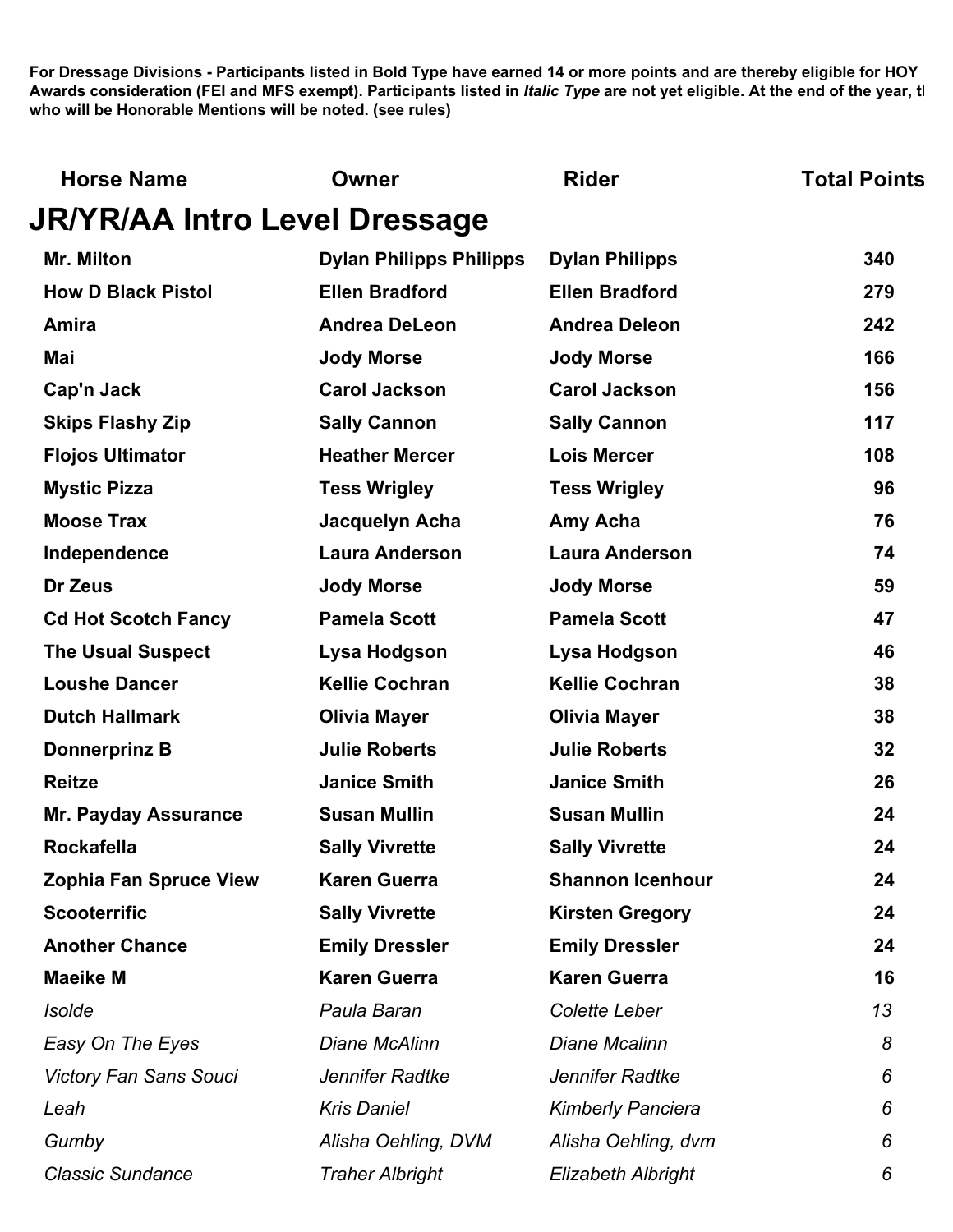#### *JR/YR/AA Intro Level Dressage Cont'd.*

| <b>Horse Name</b>          | Owner                   | <b>Rider</b>            | <b>Total Points</b> |
|----------------------------|-------------------------|-------------------------|---------------------|
| Vivace                     | <b>Madison Draper</b>   | <b>Madison Draper</b>   | 6                   |
| Remington                  | <b>Kathryn Saunders</b> | <b>Kathryn Saunders</b> | 5                   |
| <b>Answer That</b>         | Denise O'Keefe          | Denise O'keefe          | 5                   |
| <b>CU</b> Invited to Dixie | Laura Clark             | Laura Clark             | 4                   |
| <b>Mad About You</b>       | <b>Traher Albright</b>  | Alexsandrya Albright    | 4                   |
| Traviatto                  | <b>Shelley Laurich</b>  | <b>Shelley Laurich</b>  | 4                   |
| Karigan                    | <b>Christine Shaner</b> | <b>Christine Shaner</b> | 3                   |
| <b>Bally Boy</b>           | <b>Catherine Maddux</b> | <b>Catherine Maddux</b> | 3                   |
| <b>Northern Slate</b>      | <b>Charlene Couch</b>   | <b>Charlene Couch</b>   | $\overline{2}$      |
| <b>Brand New Socks</b>     | Susan Wiedman           | <b>Kirsten Gregory</b>  |                     |

# **Jr/YR Training Level Dressage**

| <b>Kentucky Diamond Date</b>     | <b>Emma Laczko</b>       | <b>Emma Laczko</b>         | 337 |
|----------------------------------|--------------------------|----------------------------|-----|
| <b>Fyf Moon Shadow</b>           | <b>Jordyn Dunson</b>     | <b>Jordyn Dunson</b>       | 242 |
| Ima One Eyed Jack                | <b>Haley Bohn</b>        | <b>Haley Bohn</b>          | 172 |
| <b>Sorette</b>                   | <b>Ines S. Kausche</b>   | <b>Ines Kausche</b>        | 120 |
| Lb Lena Royal                    | <b>Laura Dickerson</b>   | <b>Laura Dickerson</b>     | 60  |
| <b>Victory Fan Sans Souci</b>    | <b>Jennifer Radtke</b>   | <b>Gabrielle Hutchison</b> | 58  |
| <b>Pieter Poll</b>               | <b>Carla Clyman</b>      | <b>Keni Kerin</b>          | 55  |
| <b>Hope</b>                      | <b>Ally Ault</b>         | <b>Ally Ault</b>           | 43  |
| <b>Big Bear's Royal Finnegan</b> | Dawn Weniger             | <b>Anna Weniger</b>        | 38  |
| <b>Sweet Tea</b>                 | <b>Grace Burud</b>       | <b>Grace Burud</b>         | 28  |
| Weinland                         | <b>Kathleen Petnuch</b>  | <b>Kathleen Petnuch</b>    | 26  |
| My Fair Lady                     | Corey Overcash           | <b>Natlie Horton</b>       | 25  |
| <b>Carousel Prince</b>           | <b>Sam smithson</b>      | <b>Sam Smithson</b>        | 24  |
| <b>Cookies N Cream</b>           | <b>Rebecca Mahaffey</b>  | <b>Rebecca Mahaffey</b>    | 24  |
| <b>The Jasper Factor</b>         | <b>Jennifer Shattuck</b> | <b>Megan Zipperer</b>      | 21  |
| Cadenza                          | <b>Lindsey Agaliotis</b> | <b>Lindsey Agaliotis</b>   | 20  |
| <b>Vivace</b>                    | <b>Madison Draper</b>    | <b>Madison Draper</b>      | 18  |
| <b>Duncliffe Hocus Pocus</b>     | <b>Taylor Hill</b>       | <b>Taylor Hill</b>         | 14  |
| <b>Wild Card Joker</b>           | <b>Susan Wiedman</b>     | <b>Lindsey Agaliotis</b>   | 14  |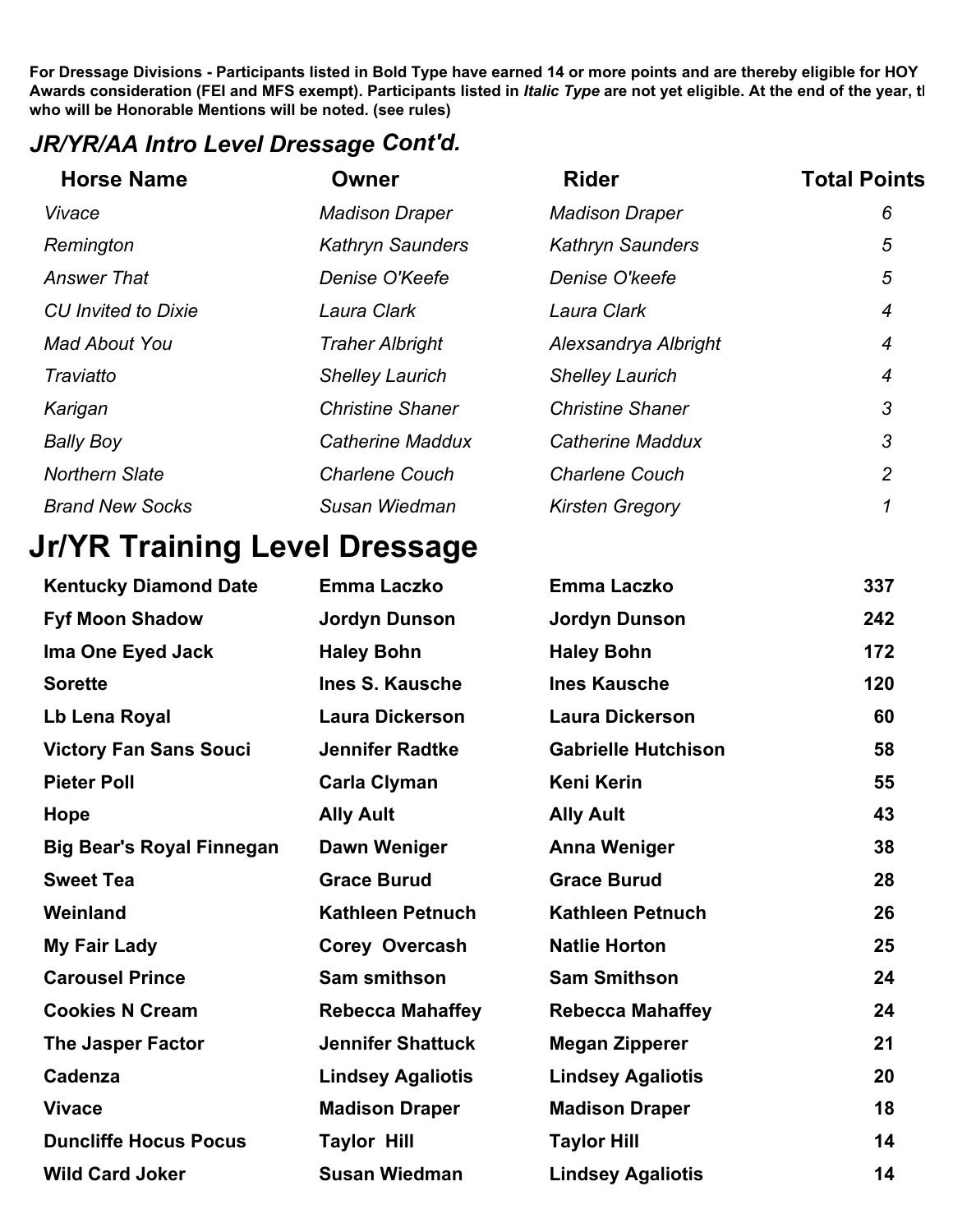#### *Jr/YR Training Level Dressage Cont'd.*

| <b>Horse Name</b>       | Owner                          | <b>Rider</b>           | <b>Total Points</b> |
|-------------------------|--------------------------------|------------------------|---------------------|
| <b>Another Chance</b>   | <b>Emily Dressler</b>          | <b>Emily Dressler</b>  | 14                  |
| Mr. Milton              | <b>Dylan Philipps Philipps</b> | <b>Dylan Philipps</b>  | 12                  |
| <b>Prince of Wales</b>  | <b>Emily Garrity</b>           | <b>Emily Garrity</b>   | 7                   |
| Shania Laet             | <b>Ashley Cummings</b>         | <b>Ashley Cummings</b> | 6                   |
| Scooterrific            | <b>Sally Vivrette</b>          | <b>Kirsten Gregory</b> | 6                   |
| <b>Pegues Of Cheraw</b> | <b>Allison Pandoff</b>         | <b>Allison Pandoff</b> | 5                   |
| <b>Classic Sundance</b> | <b>Traher Albright</b>         | Alexsandrya Albright   | 4                   |
| <b>Don Derrick</b>      | Dawn Weniger                   | Anna Weniger           | 3                   |
| <b>Mystic Thief</b>     | <b>Shannon Allen</b>           | <b>Shannon Allen</b>   |                     |

### **AA Training Level Dressage**

| <b>Silver Doc Comet</b>     | <b>Pat Lanier</b>         | <b>Pat Lanier</b>         | 161 |
|-----------------------------|---------------------------|---------------------------|-----|
| <b>Remington Vt</b>         | <b>Barbara Linder</b>     | <b>Barbara Linder</b>     | 149 |
| <b>Whisper In The Wind</b>  | <b>Anne Cain</b>          | <b>Anne Cain</b>          | 144 |
| <b>Howies Shootin Star</b>  | <b>Deborah Craycraft</b>  | <b>Deborah Craycraft</b>  | 116 |
| <b>Gevalia</b>              | <b>Jo McCracken</b>       | <b>Jo McCracken</b>       | 101 |
| <b>Bennigan</b>             | <b>Alyse Schuver</b>      | <b>Alyse Schuver</b>      | 98  |
| <b>Queene of Hearts</b>     | <b>Gina Cantrell</b>      | <b>Gina Cantrell</b>      | 94  |
| Amira                       | <b>Andrea DeLeon</b>      | <b>Andrea Deleon</b>      | 93  |
| <b>Delmonico</b>            | <b>Mary Tompkins</b>      | <b>Mary Tompkins</b>      | 74  |
| <b>Hailey's Comet</b>       | <b>Margaret Maher</b>     | <b>Margaret Maher</b>     | 71  |
| <b>Emilia Mv</b>            | Eileen S. Keipper         | <b>Eileen Keipper</b>     | 71  |
| <b>Sonrisa TIm</b>          | <b>Elizabeth Morosani</b> | <b>Elizabeth Morosani</b> | 68  |
| <b>Fortissimo B</b>         | <b>Camilla VanLiew</b>    | <b>Camilla VanLiew</b>    | 57  |
| <b>Image Of Canina</b>      | <b>Sandy Higgins</b>      | <b>Sandy Higgins</b>      | 56  |
| Remington                   | <b>Kathryn Saunders</b>   | <b>Kathryn Saunders</b>   | 47  |
| <b>Thaddeus</b>             | <b>Angie Clark</b>        | <b>Angie Clark</b>        | 44  |
| <b>Sheza Skipn Princess</b> | <b>Karen Cimon</b>        | <b>Karen Cimon</b>        | 42  |
| <b>Godfather</b>            | <b>Andrea DeLeon</b>      | <b>Andrea Deleon</b>      | 42  |
| <b>Coatina Tfh</b>          | <b>Tami Taft</b>          | <b>Tami Taft</b>          | 37  |
| <b>Bagatelle Npf</b>        | <b>Laurie Marston</b>     | <b>Laurie Marston</b>     | 32  |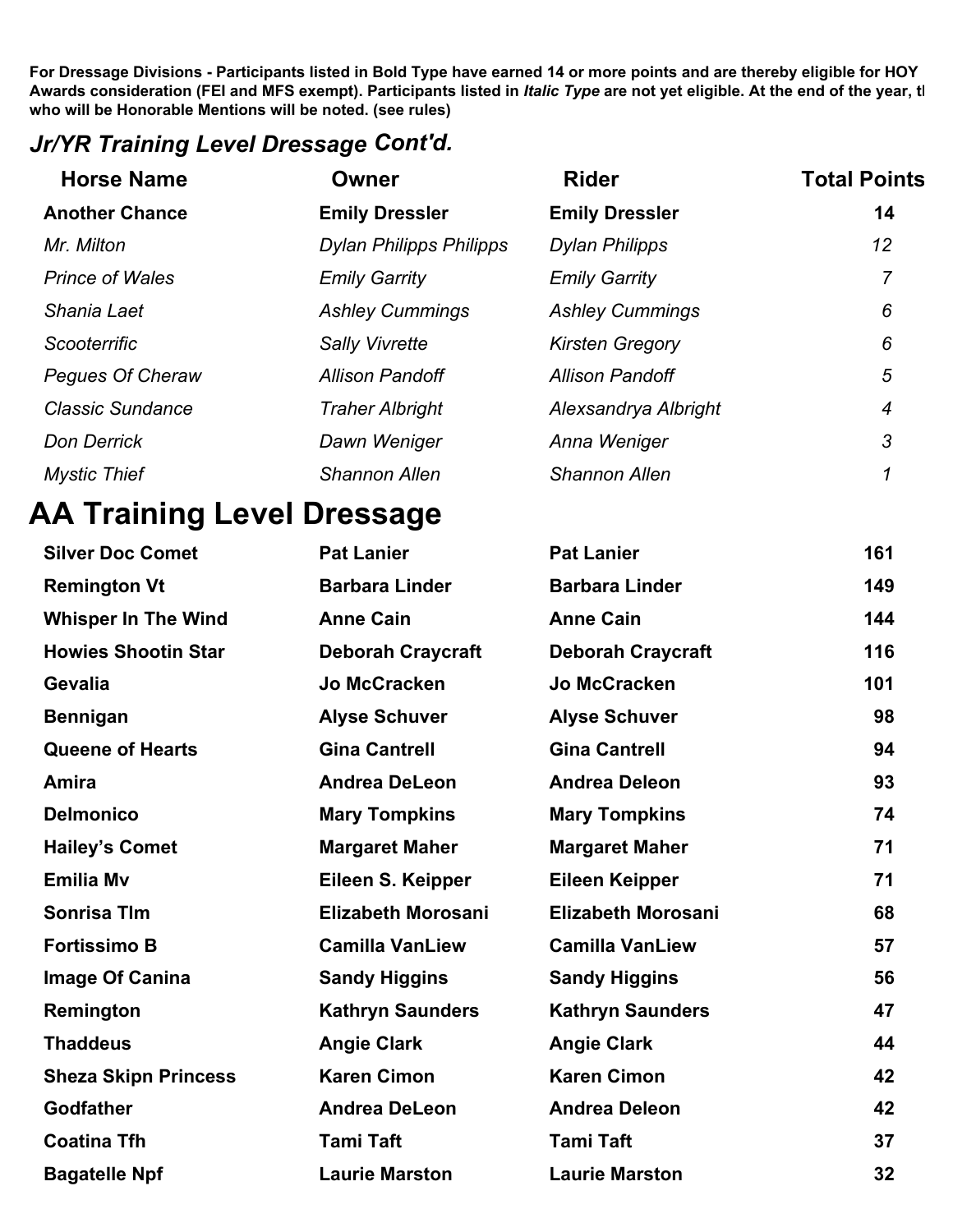#### *AA Training Level Dressage Cont'd.*

| <b>Horse Name</b>              | Owner                   | <b>Rider</b>             | <b>Total Points</b> |
|--------------------------------|-------------------------|--------------------------|---------------------|
| <b>Colonel J Bar</b>           | <b>ANGEL STRADER</b>    | <b>Angel Strader</b>     | 32                  |
| <b>Winning Hand</b>            | <b>Julie Blume Nye</b>  | <b>Julie Blume Nye</b>   | 31                  |
| <b>How D Black Pistol</b>      | <b>Ellen Bradford</b>   | <b>Ellen Bradford</b>    | 29                  |
| <b>Zophia Fan Spruce View</b>  | <b>Karen Guerra</b>     | <b>Shannon Icenhour</b>  | 24                  |
| <b>Bally Boy</b>               | <b>Catherine Maddux</b> | <b>Catherine Maddux</b>  | 21                  |
| Gevalia                        | Amy L. Schaaf           | John Schaaf              | 20                  |
| Phinnigan HL                   | <b>Jennifer Fulmer</b>  | <b>Jennifer Fulmer</b>   | 18                  |
| <b>Dorina</b>                  | Sara J Placentra        | <b>Sara Placentra</b>    | 18                  |
| <b>Sundae Poco Rose</b>        | <b>Kris Daniel</b>      | <b>Shannon Groves</b>    | 15                  |
| <b>Maeike M</b>                | <b>Karen Guerra</b>     | <b>Karen Guerra</b>      | 14                  |
| Corsana                        | Jennifer Swanson        | Jennifer Swanson         | 13                  |
| <b>Dutch Hallmark</b>          | Olivia Mayer            | Olivia Mayer             | 12                  |
| <b>Siglavy Vista/Maximus</b>   | Deborah Hollis          | Deborah Hollis           | 12                  |
| Phaedra                        | Kathleen Gurley         | Kathleen Gurley          | 12                  |
| Donnerprinz B                  | <b>Julie Roberts</b>    | <b>Julie Roberts</b>     | 10                  |
| Leah                           | <b>Kris Daniel</b>      | <b>Kimberly Panciera</b> | 9                   |
| Ebella                         | Susan Craft             | <b>Susan Craft</b>       | 9                   |
| Krugerrand                     | <b>Manny Diemer</b>     | <b>Manny Diemer</b>      | 9                   |
| <b>Edelweiss</b>               | Robin Kasper            | <b>Robin Kasper</b>      | $\overline{7}$      |
| <b>Pieter Poll</b>             | Carla Clyman            | Carla Clyman             | 6                   |
| Devotion                       | Amy L. Schaaf           | Amy L. Schaaf            | 6                   |
| <b>Sir Mark</b>                | Mary Lynne Knox         | Mary Lynne Knox          | 6                   |
| <b>Royal Quest</b>             | Janice Aquino           | Janice Aquino            | 6                   |
| <b>The Usual Suspect</b>       | Lysa Hodgson            | Lysa Hodgson             | 6                   |
| Cr Wizard Of Bahz              | Susan E Davis           | Susan E Davis            | 5                   |
| Doubledown Jet                 | Karen Hilliard          | <b>Karen Hilliard</b>    | 5                   |
| <b>Blue Ridge Blustery Day</b> | Eileen S. Keipper       | Eileen Keipper           | 5                   |
| Donchalover                    | <b>Katherine Heller</b> | <b>Katherine Heller</b>  | 5                   |
| Salsa Roja                     | Melissa Johnson         | Melissa Johnson          | 4                   |
| <b>Victory fan Sans Souci</b>  | Jennifer Radtke         | Jennifer Radtke          | 3                   |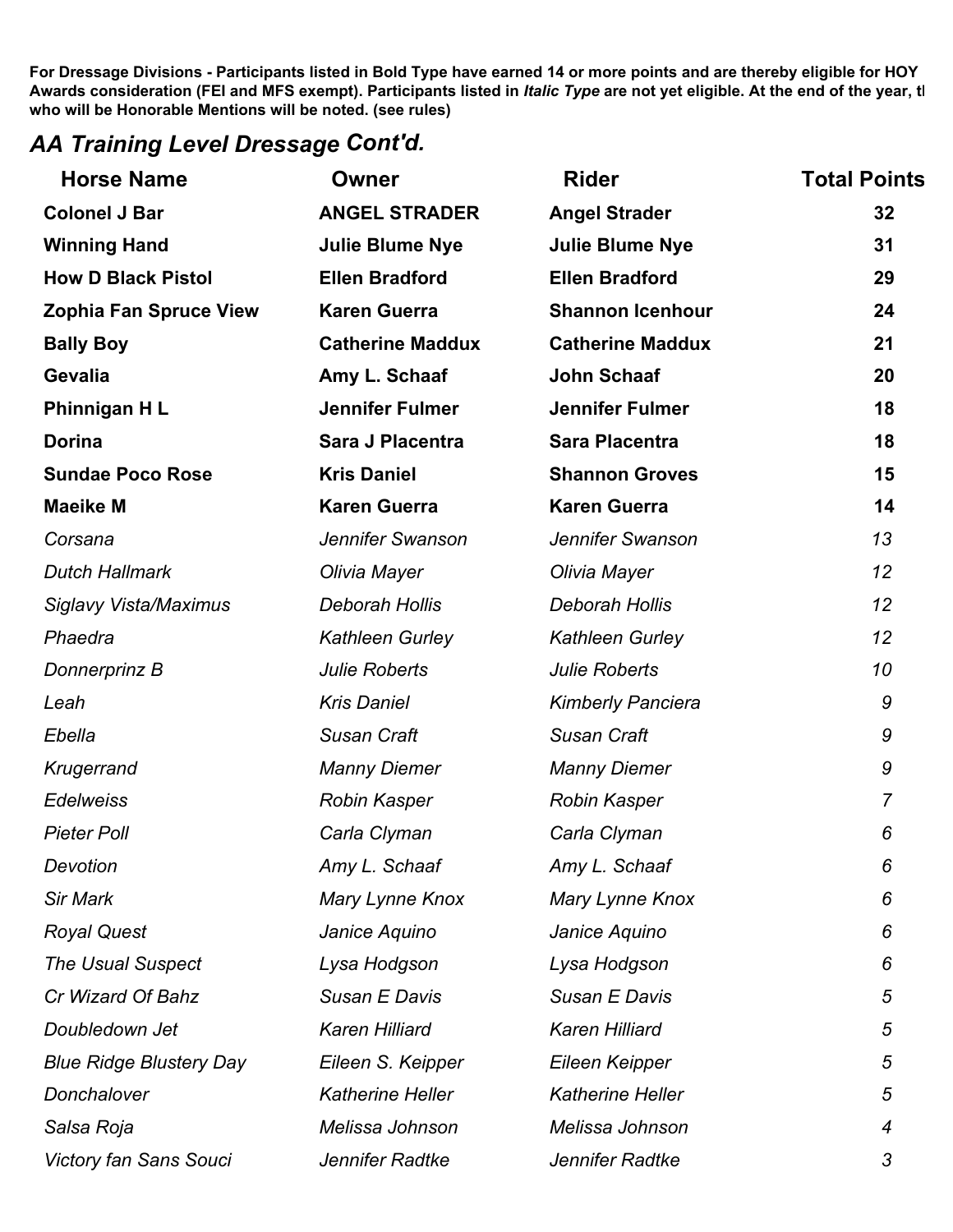#### *AA Training Level Dressage Cont'd.*

| <b>Horse Name</b>          | Owner                   | <b>Rider</b>            | <b>Total Points</b> |
|----------------------------|-------------------------|-------------------------|---------------------|
| Karigan                    | <b>Christine Shaner</b> | <b>Christine Shaner</b> | 3                   |
| <b>Prescott's Ruby RID</b> | <b>Allison DeLong</b>   | <b>Allison Delong</b>   | 3                   |
| Secret Stash               | <b>Rhiannon Kincaid</b> | Rhiannon Kincaid        | 3                   |
| Skips Flashy Zip           | <b>Sally Cannon</b>     | <b>Sally Cannon</b>     | 3                   |
| Easy On The Eyes           | Diane McAlinn           | Diane Mcalinn           | 1                   |
| <b>Whinstone Ferro</b>     | Patricia Hildreth       | Patricia Hildreth       | 1                   |
| Freedoms Poco Bar          | Suzan Johnston          | Suzan Johnston          | 1                   |
| <b>Billy The Kid</b>       |                         | Julie Blume Nye         |                     |
| Just Jack                  |                         | Deborah Hollis          |                     |

# **Training Level Dressage**

| Leah                     | <b>Kris Daniel</b>     | <b>Kris Daniel</b>      | 240 |
|--------------------------|------------------------|-------------------------|-----|
| <b>Last To Leave</b>     | <b>Deonna Donohue</b>  | <b>Jean Devenny</b>     | 189 |
| <b>Marco Von Laar</b>    | <b>Claudia Novick</b>  | <b>Claudia Novick</b>   | 143 |
| <b>Just Jack</b>         | <b>Scarlett Mullin</b> | <b>Scarlett Mullin</b>  | 97  |
| Chapini                  | <b>Patricia Veale</b>  | <b>Manuela Kowitt</b>   | 96  |
| <b>Free Agent</b>        | <b>Susan Wiedman</b>   | <b>Wendy Warner</b>     | 59  |
| Whirlwind                | <b>Diane Le Fevre</b>  | <b>Katie Poag</b>       | 58  |
| <b>Billy The Kid</b>     | Virginia Smith         | <b>Virginia Smith</b>   | 45  |
| <b>Kit Koda</b>          | Leigh R. Swanson       | Leigh R. Swanson        | 44  |
| <b>Gabreal RSH</b>       | Vanessa J Craft        | Vanessa J Craft         | 43  |
| <b>Delmonico</b>         | <b>Mary Tompkins</b>   | <b>Susan Wiedman</b>    | 42  |
| <b>Donnerprinz B</b>     | <b>Julie Roberts</b>   | <b>Jean Devenny</b>     | 36  |
| Trottingwithmytuxon      | <b>Diana Hoberecht</b> | <b>Diana Hoberecht</b>  | 36  |
| Remmington               | <b>Manuela Kowitt</b>  | <b>Manuela Kowitt</b>   | 34  |
| <b>The Usual Suspect</b> | Lysa Hodgson           | <b>Diana Hoberecht</b>  | 32  |
| Winterbreeze             | <b>Laurie Watson</b>   | <b>Jean Devenny</b>     | 31  |
| Uilkje Nynke E.          | <b>Jennifer Radtke</b> | <b>Jennifer Flowers</b> | 27  |
| <b>Special Financing</b> | <b>Cassidy Sitton</b>  | <b>Cassidy Sitton</b>   | 26  |
| <b>The Usual Suspect</b> | Lysa Hodgson           | <b>Anne Dekeyser</b>    | 24  |
| Gouke                    | <b>Annette Rose</b>    | <b>Diana Hoberecht</b>  | 22  |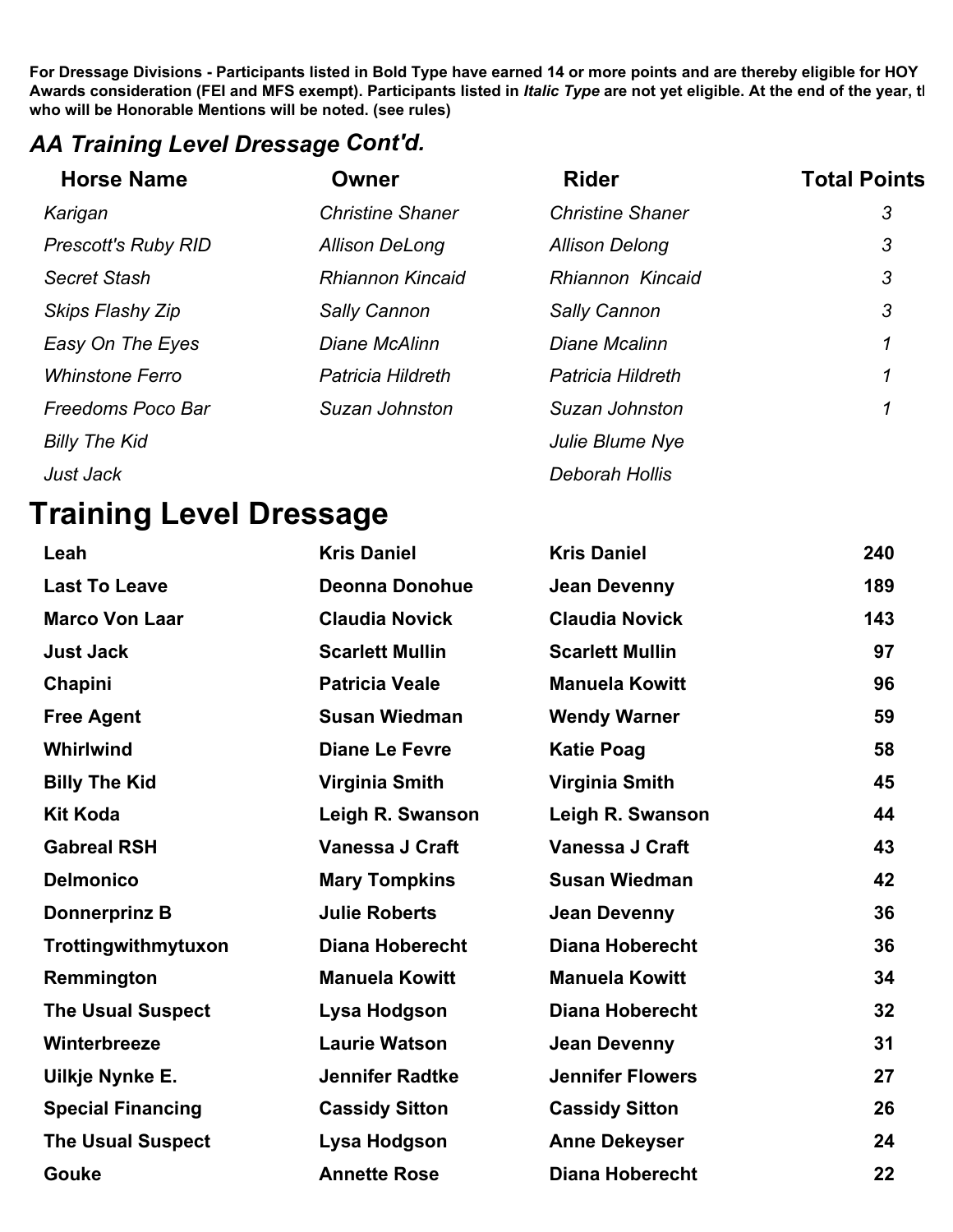#### *Training Level Dressage Cont'd.*

| <b>Horse Name</b>            | <b>Owner</b>            | <b>Rider</b>             | <b>Total Points</b> |
|------------------------------|-------------------------|--------------------------|---------------------|
| <b>Ergo Mackenzie</b>        | <b>Pamela Jefcoat</b>   | <b>Jennifer Baumert</b>  | 20                  |
| <b>Mokuba</b>                | <b>Brittney Scricco</b> | <b>Brittney Scricco</b>  | 19                  |
| <b>Lucky To Bee Trew</b>     | Jacquelyn Acha          | Jacquelyn Acha           | 16                  |
| <b>CF Baltic Royal Tee</b>   | <b>Heather B King</b>   | <b>Heather B King</b>    | 14                  |
| <b>Grace Kelly</b>           | <b>Bonnie Gibson</b>    | <b>Bonnie Gibson</b>     | 14                  |
| In Decent Exposure           | <b>Cassidy Sitton</b>   | <b>Cassidy Sitton</b>    | 14                  |
| <b>Duncliffe Hocus Pocus</b> | Taylor Hill             | <b>Taylor Hill</b>       | 12                  |
| D.w. Bling                   | Jory Marino             | Jean Devenny             | 12                  |
| Gevalia                      | Amy L. Schaaf           | John Schaaf              | 12                  |
| <b>Awesome Deuce</b>         | <b>Brittney Scricco</b> | <b>Brittney Scricco</b>  | 10                  |
| <b>Dutch Hallmark</b>        | Olivia Mayer            | <b>Kristine Hamilton</b> | 9                   |
| Sundae Poco Rose             | <b>Kris Daniel</b>      | <b>Shannon Groves</b>    | $\overline{7}$      |
| <b>Romantic Rendezvous</b>   | <b>Debbie Crownover</b> | <b>Debbie Crownover</b>  | 6                   |
| Cap'n Jack                   | Carol Jackson           | <b>Kristine Hamilton</b> | 6                   |
| <b>Special Delivery</b>      | kicki nordlander        | Kicki Nordlander         | $\overline{4}$      |
| <b>Zips Radiant Diva</b>     | Nicki Evans             | Nicki Evans              | $\overline{4}$      |
| <b>Bally Boy</b>             | <b>Catherine Maddux</b> | <b>Jennifer Flowers</b>  | $\overline{4}$      |
| <b>Bit of Irish</b>          | <b>Hillary Irwin</b>    | <b>Hillary Irwin</b>     | 4                   |
| <b>Pieter Poll</b>           | Carla Clyman            | Susan Wiedman            | 3                   |
| Last To Leave                |                         | <b>Scarlett Mullin</b>   |                     |
| Just Jack                    |                         | Virginia Smith           |                     |
| Winterbreeze                 |                         | Vanessa J Craft          |                     |

### **Jr/YR First Level Dressage**

| Lb Lena Royal                    | <b>Laura Dickerson</b>     | <b>Laura Dickerson</b> | 214 |
|----------------------------------|----------------------------|------------------------|-----|
| <b>Taste The Rainbow</b>         | <b>Daina Camille Smith</b> | <b>Daina Smith</b>     | 184 |
| <b>Duncliffe Hocus Pocus</b>     | <b>Taylor Hill</b>         | <b>Taylor Hill</b>     | 142 |
| <b>Silvermist</b>                | Robyn Hahn                 | <b>Anna Fields</b>     | 57  |
| <b>Carousel Prince</b>           | <b>Sam smithson</b>        | <b>Sam Smithson</b>    | 44  |
| <b>Bertone Vt</b>                | megan jones                | <b>Megan Jones</b>     | 38  |
| <b>Big Bear's Royal Finnegan</b> | Dawn Weniger               | <b>Anna Weniger</b>    | 36  |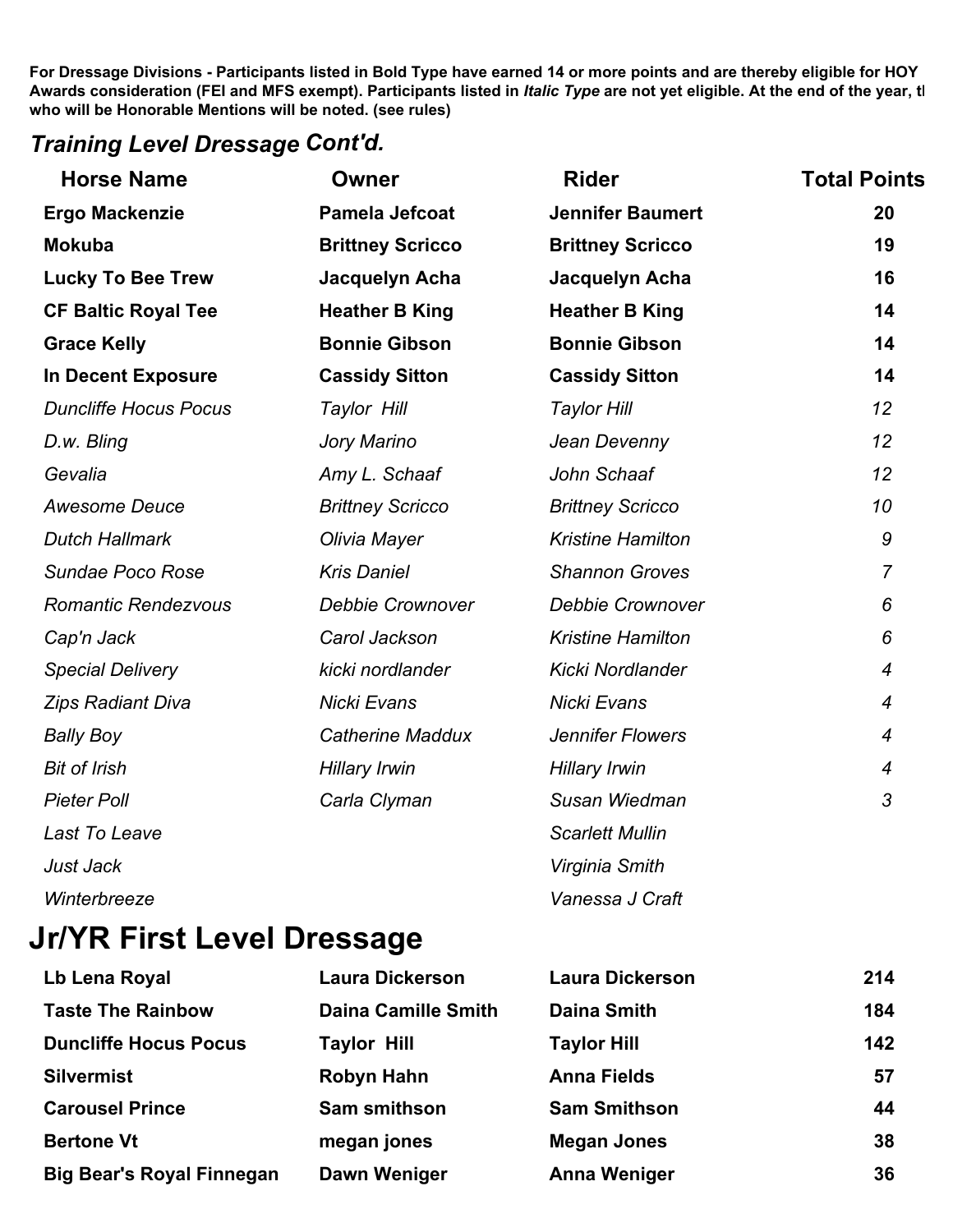### *Jr/YR First Level Dressage Cont'd.*

| <b>Horse Name</b>        | <b>Owner</b>            | <b>Rider</b>             | <b>Total Points</b> |
|--------------------------|-------------------------|--------------------------|---------------------|
| <b>Little Miss Lilly</b> | <b>Emma McQueen</b>     | <b>Emma Mcqueen</b>      | 28                  |
| <b>Derrymor</b>          | <b>Brittany Bridges</b> | <b>Brittany Bridges</b>  | 14                  |
| Text                     | Mikaela Kantorowski     | Mikaela Kantorowski      | 12                  |
| <b>Sweet Tea</b>         | <b>Grace Burud</b>      | <b>Grace Burud</b>       | 11                  |
| <b>Indecent Proposal</b> | Dawn Weniger            | Anna Weniger             | 9                   |
| Allargando Gs            | <b>Rachel Pratl</b>     | Rachel Pratl             | 9                   |
| <b>Classic Sundance</b>  | <b>Traher Albright</b>  | Alexsandrya Albright     | 8                   |
| <b>Wild Card Joker</b>   | Susan Wiedman           | <b>Lindsey Agaliotis</b> | 8                   |
| Ima One Eyed Jack        | <b>Haley Bohn</b>       | <b>Haley Bohn</b>        | 7                   |
| <b>Fyf Moon Shadow</b>   | Jordyn Dunson           | Jordyn Dunson            | 6                   |
| <b>Prince of Wales</b>   | <b>Emily Garrity</b>    | <b>Emily Garrity</b>     | $\overline{2}$      |
| Louie VI                 | <b>Stephanie Wiehe</b>  | <b>Stephanie Wiehe</b>   | $\overline{2}$      |

### **AA First Level Dressage**

| <b>Devotion</b>          | Amy L. Schaaf            | Amy L. Schaaf            | 253 |
|--------------------------|--------------------------|--------------------------|-----|
| Demo De                  | Jeanene L. Smith         | <b>Jeanene Smith</b>     | 136 |
| <b>Fizzie Borden</b>     | <b>Barbara Shannahan</b> | <b>Barbara Shannahan</b> | 128 |
| <b>Ebella</b>            | <b>Susan Craft</b>       | <b>Susan Craft</b>       | 123 |
| De La Luna               | <b>Danielle Haley</b>    | <b>Danielle Haley</b>    | 84  |
| <b>Whinstone Ferro</b>   | <b>Patricia Hildreth</b> | <b>Patricia Hildreth</b> | 73  |
| Salsa Roja               | <b>Melissa Johnson</b>   | <b>Melissa Johnson</b>   | 69  |
| Triston                  | <b>Gwen Warwick</b>      | <b>Gwen Warwick</b>      | 62  |
| Fiore'                   | Jacqui Ruse              | Jacqui Ruse              | 51  |
| <b>Mysterious Detail</b> | <b>Teena Middleton</b>   | <b>Teena Middleton</b>   | 50  |
| <b>Roseblume</b>         | <b>Laurie Weiser</b>     | <b>Laurie Weiser</b>     | 40  |
| <b>Mischief Managed</b>  | <b>Kara Clissold</b>     | <b>Kara Clissold</b>     | 39  |
| <b>Banker's Holidae</b>  | <b>Jennifer Ball</b>     | <b>Jennifer Ball</b>     | 37  |
| <b>Taffada</b>           | <b>Tammy Biondi</b>      | <b>Tammy Biondi</b>      | 36  |
| Castello 16              | <b>Vanessa Martin</b>    | <b>Vanessa Martin</b>    | 35  |
| <b>Borealis Blume</b>    | <b>Laurie Weiser</b>     | <b>Lauraine Rivier</b>   | 30  |
| <b>Bennigan</b>          | <b>Alyse Schuver</b>     | <b>Alyse Schuver</b>     | 26  |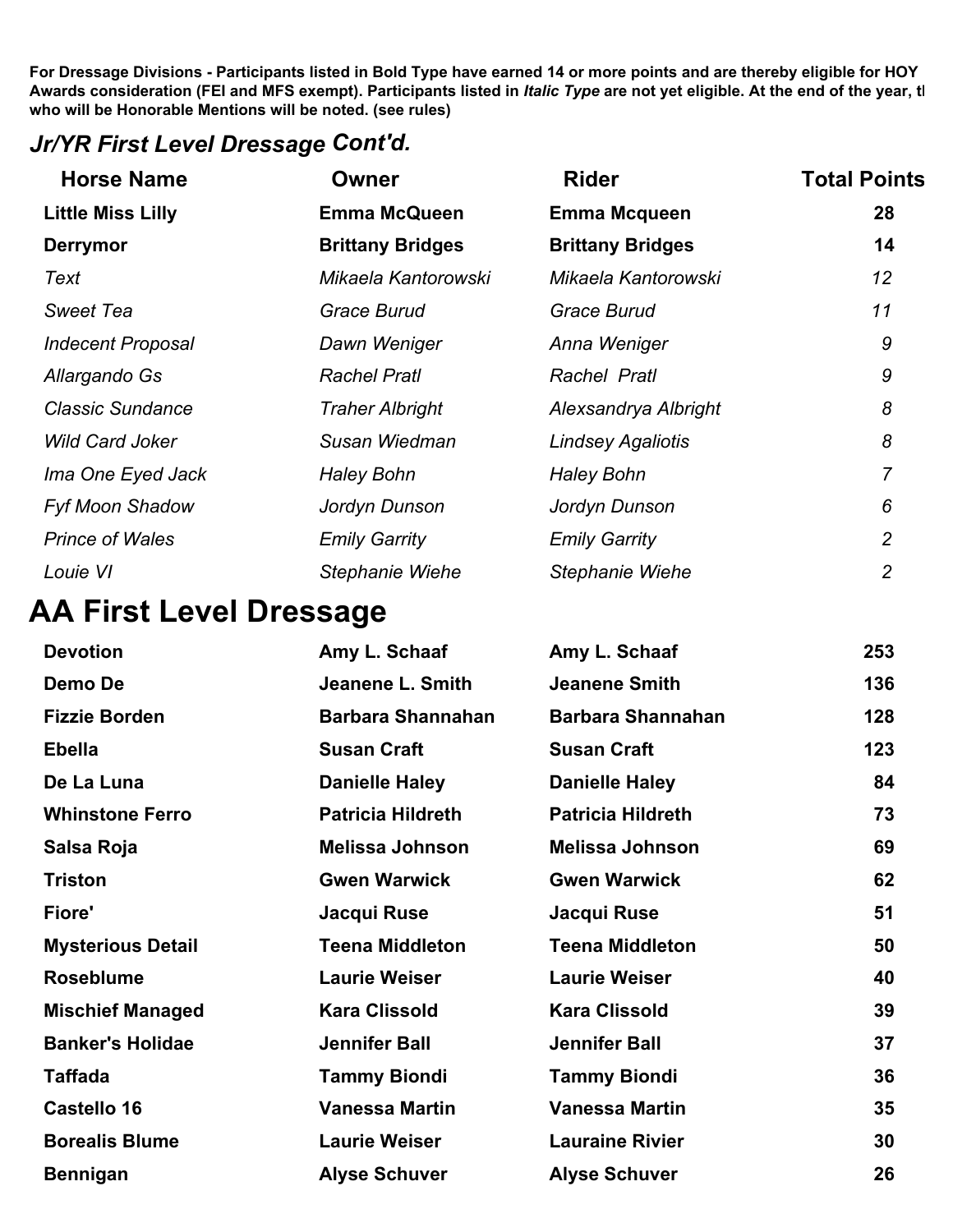### *AA First Level Dressage Cont'd.*

| <b>Horse Name</b>             | <b>Owner</b>           | <b>Rider</b>           | <b>Total Points</b> |
|-------------------------------|------------------------|------------------------|---------------------|
| <b>Delmonico</b>              | <b>Mary Tompkins</b>   | <b>Mary Tompkins</b>   | 26                  |
| <b>Graceland</b>              | <b>Julie Atteberry</b> | <b>Julie Atteberry</b> | 25                  |
| <b>Tiara</b>                  | <b>Lisa Graf</b>       | <b>Lisa Graf</b>       | 24                  |
| <b>Lumineux</b>               | <b>Michele Fields</b>  | <b>Heather Holder</b>  | 23                  |
| <b>Dynamic</b>                | <b>Nadine Bunting</b>  | <b>Nadine Bunting</b>  | 22                  |
| <b>Jitske Van V</b>           | <b>Monica Farabee</b>  | <b>Monica Farabee</b>  | 21                  |
| Angie                         | <b>Julie A Davis</b>   | <b>Julie Davis</b>     | 21                  |
| <b>Curtain Call</b>           | <b>Nancy Love</b>      | <b>Nancy Love</b>      | 21                  |
| <b>Remington Vt</b>           | <b>Barbara Linder</b>  | <b>Barbara Linder</b>  | 21                  |
| <b>Ramses</b>                 | <b>Joy Hudson</b>      | <b>Joy Hudson</b>      | 20                  |
| <b>Ericsson</b>               | <b>Paula Salter</b>    | <b>Paula Salter</b>    | 17                  |
| <b>Edelweiss</b>              | Robin Kasper           | <b>Robin Kasper</b>    | 13                  |
| <b>Never Better Magic</b>     | <b>Cricket Gentry</b>  | <b>Cricket Gentry</b>  | 12                  |
| <b>Sheza Skipn Princess</b>   | <b>Karen Cimon</b>     | <b>Karen Cimon</b>     | 12                  |
| Phinnigan HL                  | Jennifer Fulmer        | Jennifer Fulmer        | 12                  |
| Coatina Tfh                   | Tami Taft              | Tami Taft              | 11                  |
| <b>Wereina Srs</b>            | Terry W Sosa           | <b>Terry Sosa</b>      | 10                  |
| <b>On Center Stage</b>        | Lori Beale             | Lisa Kim               | $\overline{7}$      |
| Schatzi W                     | nancy calhoun          | <b>Nancy Calhoun</b>   | 6                   |
| Taz                           | Samantha Jacobs        | Samantha Jacobs        | 6                   |
| Troubadour                    | Jane Brown             | Janet Brown            | 6                   |
| Cr Wizard Of Bahz             | Susan E Davis          | Susan E Davis          | 5                   |
| The Talented Mr. Ripley       | Eva Pratl              | Eva Pratl              | $\overline{2}$      |
| Copernico Roy                 | Patricia Hodge         | Patricia Hodge         | $\overline{c}$      |
| <b>Mad About You</b>          | <b>Traher Albright</b> | <b>Kathy Rickard</b>   | $\overline{2}$      |
| <b>Siglavy Vista/Maximus</b>  | Deborah Hollis         | Deborah Hollis         | $\overline{2}$      |
| Emilia Mv                     | Eileen S. Keipper      | Eileen Keipper         | $\overline{2}$      |
| <b>Gunnar Of Honor Bright</b> | Leslie Berro           | Leslie Berro           | 1                   |
| <b>Hailey's Comet</b>         | <b>Margaret Maher</b>  | <b>Margaret Maher</b>  |                     |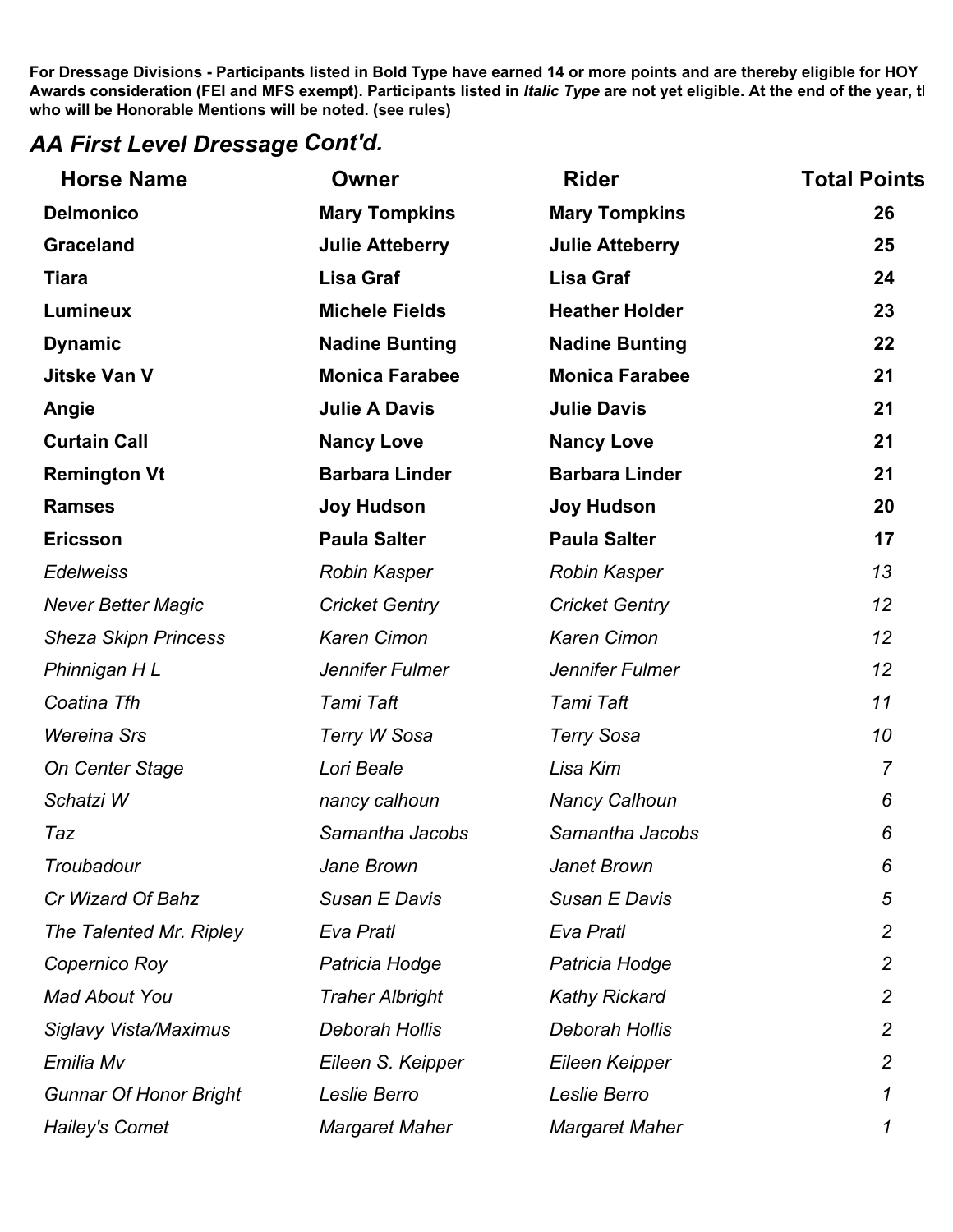| <b>Horse Name</b>            | Owner                      | <b>Rider</b>            | <b>Total Points</b> |
|------------------------------|----------------------------|-------------------------|---------------------|
| <b>First Level Dressage</b>  |                            |                         |                     |
| D.W. Bling                   | <b>Jory Marino</b>         | <b>Jean Devenny</b>     | 224                 |
| <b>Dakota</b>                | <b>Brenda Duet</b>         | <b>Stacey Hastings</b>  | 200                 |
| <b>Wonderful Pearl</b>       | <b>Jeanne Karver</b>       | <b>Jeanne Karver</b>    | 181                 |
| <b>Sanibelle</b>             | <b>Susan Craft</b>         | <b>Jeanne Karver</b>    | 160                 |
| Remmington                   | <b>Manuela Kowitt</b>      | <b>Manuela Kowitt</b>   | 122                 |
| <b>Vredestein</b>            | Diana Gambill              | <b>Jennifer Flowers</b> | 49                  |
| <b>Special Delivery</b>      | kicki nordlander           | <b>Kicki Nordlander</b> | 42                  |
| <b>Wine N Diamonds</b>       | <b>Carrie Everhart</b>     | <b>Karyn Becerra</b>    | 40                  |
| <b>Donchalover</b>           | <b>Katherine Heller</b>    | <b>Bailey Cook</b>      | 36                  |
| <b>Marco Von Laar</b>        | <b>Claudia Novick</b>      | <b>Claudia Novick</b>   | 36                  |
| <b>Delmonico</b>             | <b>Mary Tompkins</b>       | <b>Susan Wiedman</b>    | 35                  |
| <b>Last To Leave</b>         | <b>Deonna Donohue</b>      | <b>Jean Devenny</b>     | 34                  |
| <b>Rc Cola</b>               | <b>Rose Verhoeven</b>      | <b>Rose Verhoeven</b>   | 22                  |
| <b>Aslan</b>                 | <b>Elizabeth Morosani</b>  | <b>Beth Roy</b>         | 18                  |
| <b>Donatella</b>             | <b>Pamela Jean Winters</b> | <b>Susan Wiedman</b>    | 18                  |
| In Decent Exposure           | <b>Cassidy Sitton</b>      | Cassidy sITTON          | 12                  |
| Leah                         | <b>Kris Daniel</b>         | <b>Kris Daniel</b>      | 8                   |
| Mokuba                       | <b>Brittney Scricco</b>    | <b>Brittney Scricco</b> | $\overline{7}$      |
| Savannah Wwf                 | <b>Kaye Tallevi-Powers</b> | <b>Maris Padgett</b>    | 6                   |
| <b>Wine N Diamonds</b>       | <b>Carrie Everhart</b>     | Sarah Meyers            | 6                   |
| M.E. Handsome Harry          | <b>Ines Ritter</b>         | <b>Ines Ritter</b>      | 6                   |
| <b>Duncliffe Hocus Pocus</b> | Taylor Hill                | <b>Taylor Hill</b>      | 4                   |
| <b>Hailey's Comet</b>        | <b>Margaret Maher</b>      | <b>Brittney Scricco</b> | 4                   |
| <b>Remington Vt</b>          | <b>Barbara Linder</b>      | Laurie Hutchinson       | 3                   |
| <b>Pieter Poll</b>           | Carla Clyman               | Susan Wiedman           | $\overline{c}$      |
| <b>Howies Shootin Star</b>   | Deborah Craycraft          | Susan Wiedman           | 1                   |
|                              |                            |                         |                     |

### **Jr/YR Second Level Dressage**

| <b>Risky Business Rsh</b> | <b>Anne Hjulmand</b> | Julie Hjulmand | 50 |
|---------------------------|----------------------|----------------|----|
| <b>Indecent Proposal</b>  | Dawn Weniger         | Anna Weniger   | 18 |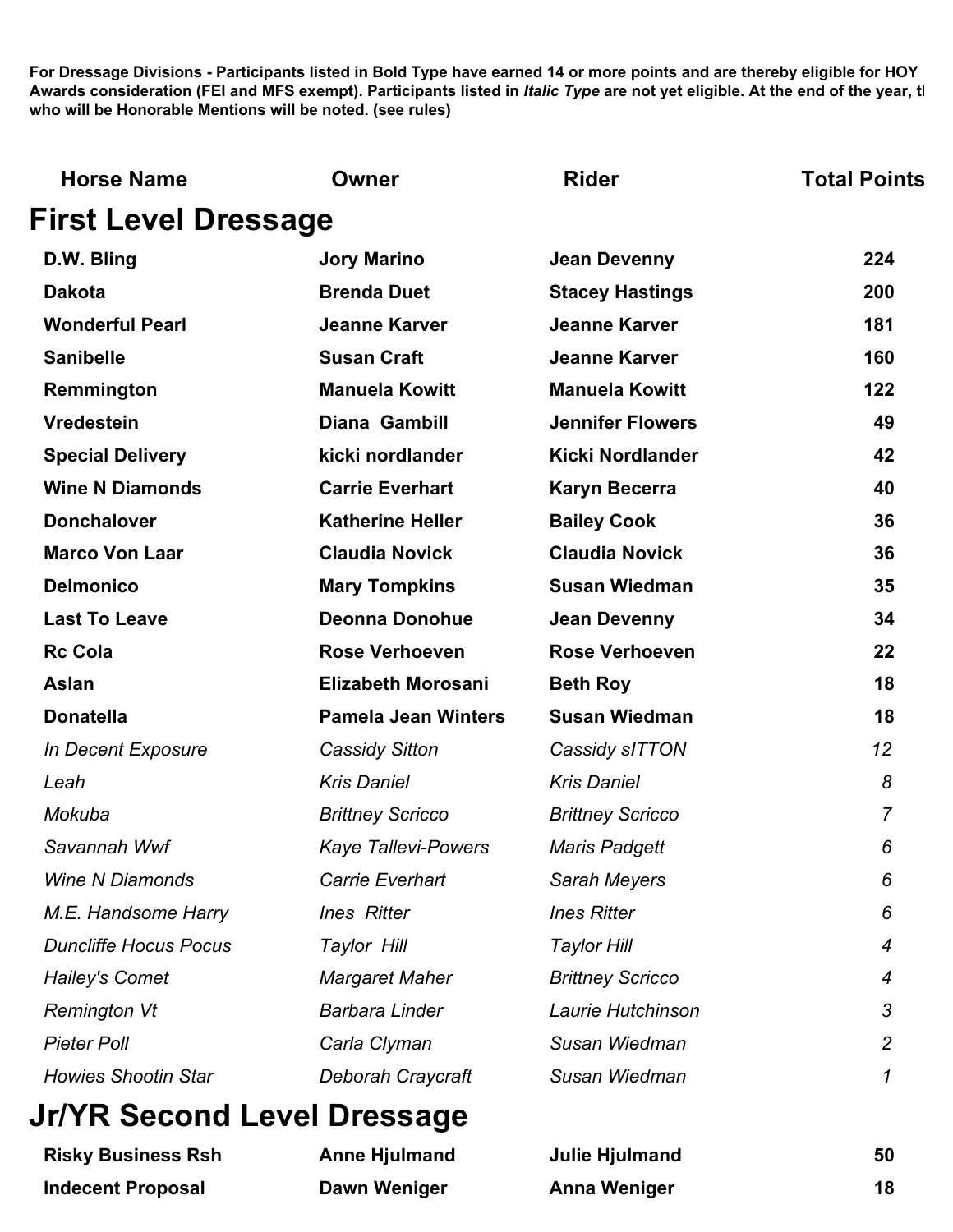#### *Jr/YR Second Level Dressage Cont'd.*

| <b>Horse Name</b>               | Owner                        | <b>Rider</b>                 | <b>Total Points</b> |
|---------------------------------|------------------------------|------------------------------|---------------------|
| <b>Bertone Vt</b>               | megan jones                  | Megan Jones                  | 12                  |
| <b>AA Second Level Dressage</b> |                              |                              |                     |
| Phinnigan HL                    | <b>Jennifer Fulmer</b>       | <b>Jennifer Fulmer</b>       | 294                 |
| <b>Never Better Magic</b>       | <b>Cricket Gentry</b>        | <b>Cricket Gentry</b>        | 114                 |
| <b>Roseblume</b>                | <b>Laurie Weiser</b>         | <b>Laurie Weiser</b>         | 110                 |
| <b>Black Ice</b>                | <b>Catelin Brown</b>         | <b>Catelin Brown</b>         | 106                 |
| <b>Borealis Blume</b>           | <b>Laurie Weiser</b>         | <b>Lauraine Rivier</b>       | 92                  |
| <b>Pyper</b>                    | <b>Michelle Martin</b>       | <b>Michelle Martin</b>       | 74                  |
| <b>Dynamic</b>                  | <b>Nadine Bunting</b>        | <b>Nadine Bunting</b>        | 70                  |
| <b>Tiara</b>                    | <b>Lisa Graf</b>             | <b>Lisa Graf</b>             | 62                  |
| <b>Taffada</b>                  | <b>Tammy Biondi</b>          | <b>Tammy Biondi</b>          | 62                  |
| <b>Banker's Holidae</b>         | <b>Jennifer Ball</b>         | <b>Jennifer Ball</b>         | 58                  |
| Landgravin-w                    | <b>Meredith Wilson</b>       | <b>Margaret Rogers</b>       | 50                  |
| <b>Mysterious Detail</b>        | <b>Teena Middleton</b>       | <b>Teena Middleton</b>       | 50                  |
| <b>Killarney</b>                | <b>Stephanie Persichetti</b> | <b>Stephanie Persichetti</b> | 42                  |
| <b>Vaultair</b>                 | <b>Ann Turner</b>            | <b>Ann Turner</b>            | 33                  |
| <b>Naroby</b>                   | <b>Robert Sills</b>          | <b>Robert Sills</b>          | 32                  |
| <b>Bedroom Pal</b>              | <b>Robert Bezzeg</b>         | <b>Robert Bezzeg</b>         | 30                  |
| <b>Fwf Fire Emblem</b>          | <b>Sue Smithson</b>          | <b>Sue Smithson</b>          | 30                  |
| <b>Wereina Srs</b>              | <b>Terry W Sosa</b>          | <b>Terry Sosa</b>            | 30                  |
| <b>Lumineux</b>                 | <b>Michele Fields</b>        | <b>Heather Holder</b>        | 20                  |
| <b>Siam</b>                     | <b>Patti Farless</b>         | <b>Patti Farless</b>         | 15                  |
| Devil's Advocate                | <b>Abbey Dondanville</b>     | <b>Abbey Dondanville</b>     | 12                  |
| Angie                           | Julie A Davis                | <b>Julie Davis</b>           | 10                  |
| Flash                           | <b>Sally Vivrette</b>        | <b>Sally Vivrette</b>        | 8                   |
| <b>Belleek</b>                  | Patricia Murphey             | Patricia Murphey             | 6                   |
|                                 |                              |                              |                     |

# **Second Level Dressage**

| Damani         | <b>Sharon Wiedmann</b> | <b>Tish Mastrianni</b> | 282 |
|----------------|------------------------|------------------------|-----|
| <b>Brocken</b> | <b>Carol Kelly</b>     | Diana Hoberecht        | 213 |
| <b>Chivas</b>  | <b>Mary Tompkins</b>   | <b>Wendy Warner</b>    | 87  |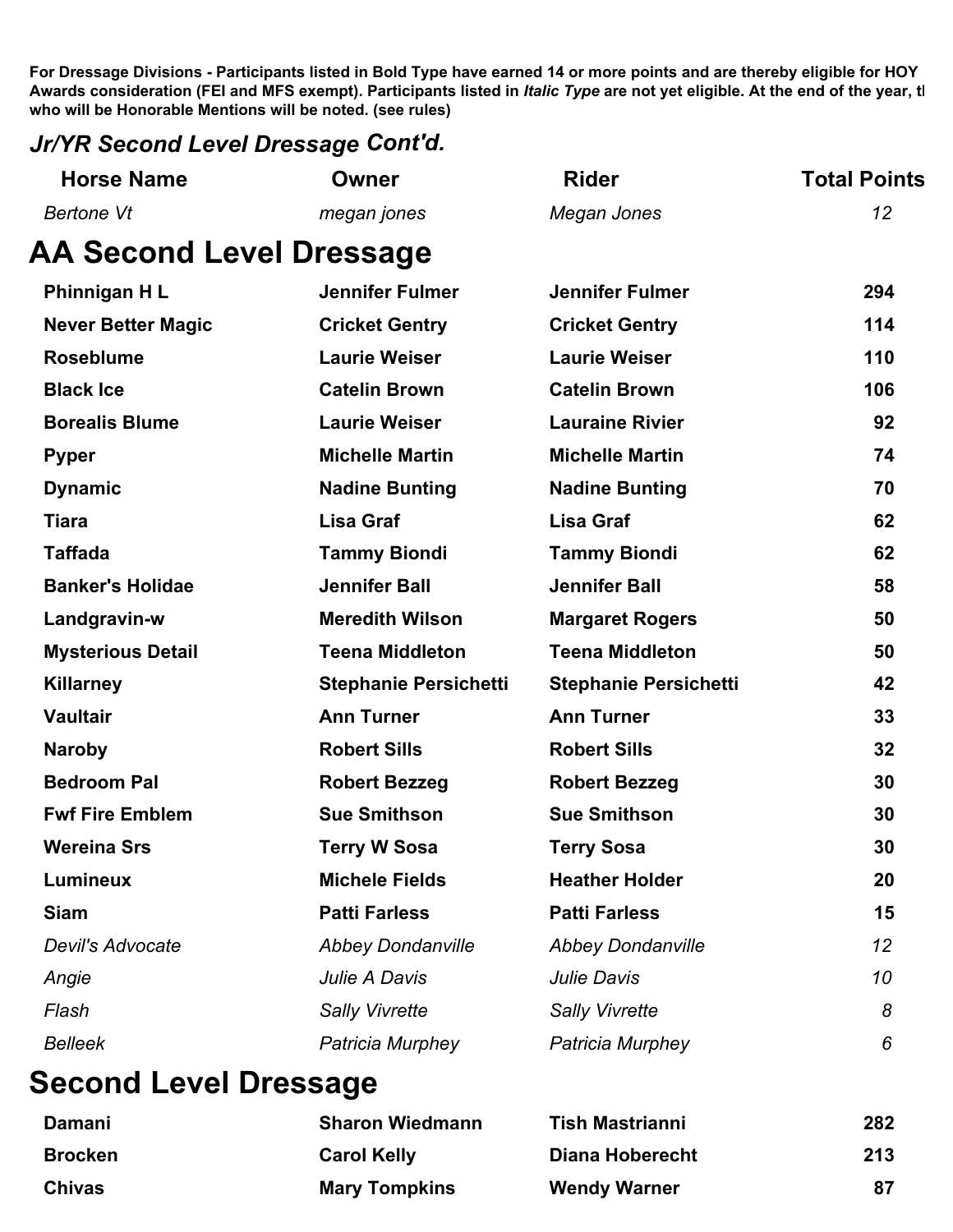### *Second Level Dressage Cont'd.*

| <b>Horse Name</b>          | <b>Owner</b>              | <b>Rider</b>              | <b>Total Points</b> |
|----------------------------|---------------------------|---------------------------|---------------------|
| Farina V.V.                | <b>Kris Daniel</b>        | <b>Kris Daniel</b>        | 51                  |
| <b>Twinkletoes Tiara</b>   | Karyn F. Becerra          | <b>Karyn Becerra</b>      | 48                  |
| <b>Highlander</b>          | <b>Sarah Miller</b>       | <b>Sarah Miller</b>       | 46                  |
| <b>Yze Fan Vels</b>        | <b>Jeanette Van Mill</b>  | <b>Jeanette Van Mill</b>  | 40                  |
| <b>Axel</b>                | <b>Catherine Loughlin</b> | <b>Catherine Loughlin</b> | 39                  |
| <b>Bravo</b>               | <b>Christina Riedford</b> | <b>Susan Wiedman</b>      | 30                  |
| <b>Subway Prophet</b>      | <b>Cassidy Sitton</b>     | <b>Cassidy Sitton</b>     | 30                  |
| <b>Don Derrick</b>         | Dawn Weniger              | Dawn Weniger              | 24                  |
| <b>Minerva</b>             | <b>Susan Wiedman</b>      | <b>Donna Fowble</b>       | 20                  |
| <b>Wine N Diamonds</b>     | <b>Carrie Everhart</b>    | Karyn Becerra             | 12                  |
| Salsa Roja                 | Melissa Johnson           | <b>Elizabeth Moore</b>    | 10                  |
| Rahav                      | Diana Abernethy           | Diana Abernethy           | $\overline{7}$      |
| Phinnigan H L              | Jennifer Fulmer           | Laurie Hutchinson         | 6                   |
| <b>Curtain Call</b>        | <b>Nancy Love</b>         | Susan Wiedman             | 6                   |
| <b>Wine N Diamonds</b>     | <b>Carrie Everhart</b>    | Sarah Meyers              | $\overline{4}$      |
| Jr/YR Third Level Dressage |                           |                           |                     |
| <b>Indecent Proposal</b>   | Dawn Weniger              | <b>Anna Weniger</b>       | 20                  |
| <b>Risky Business Rsh</b>  | <b>Anne Hjulmand</b>      | <b>Julie Hjulmand</b>     | 18                  |
| <b>Empire 121</b>          | <b>Katelyn Whicker</b>    | <b>Katelyn Whicker</b>    | 18                  |
| AA Third Level Dressage    |                           |                           |                     |
| <b>Magda</b>               | <b>Liz Bromberg</b>       | <b>Liz Bromberg</b>       | 136                 |
| Leciano                    | <b>Alyse Schuver</b>      | <b>Alyse Schuver</b>      | 78                  |
| De Caprio                  | Janet D. Sarn             | <b>Janet Sarn</b>         | 53                  |
| <b>Murano</b>              | Kathleen N. Gubar         | <b>Kathleen Gubar</b>     | 43                  |
| <b>Watson</b>              | Dana S. Taylor            | Dana Taylor               | 42                  |
| Leander                    | <b>Mary Tompkins</b>      | <b>Mary Tompkins</b>      | 34                  |
| <b>Fleury/Wings</b>        | <b>Darla Topley</b>       | <b>Darla Topley</b>       | 28                  |
| <b>Pallas Interagro</b>    | <b>McKay Crowley</b>      | <b>Mckay Crowley</b>      | 26                  |
| <b>Partout</b>             | <b>Cynthia Harton</b>     | <b>Cynthia Harton</b>     | 20                  |
| <b>Vaultair</b>            | <b>Ann Turner</b>         | <b>Ann Turner</b>         | 18                  |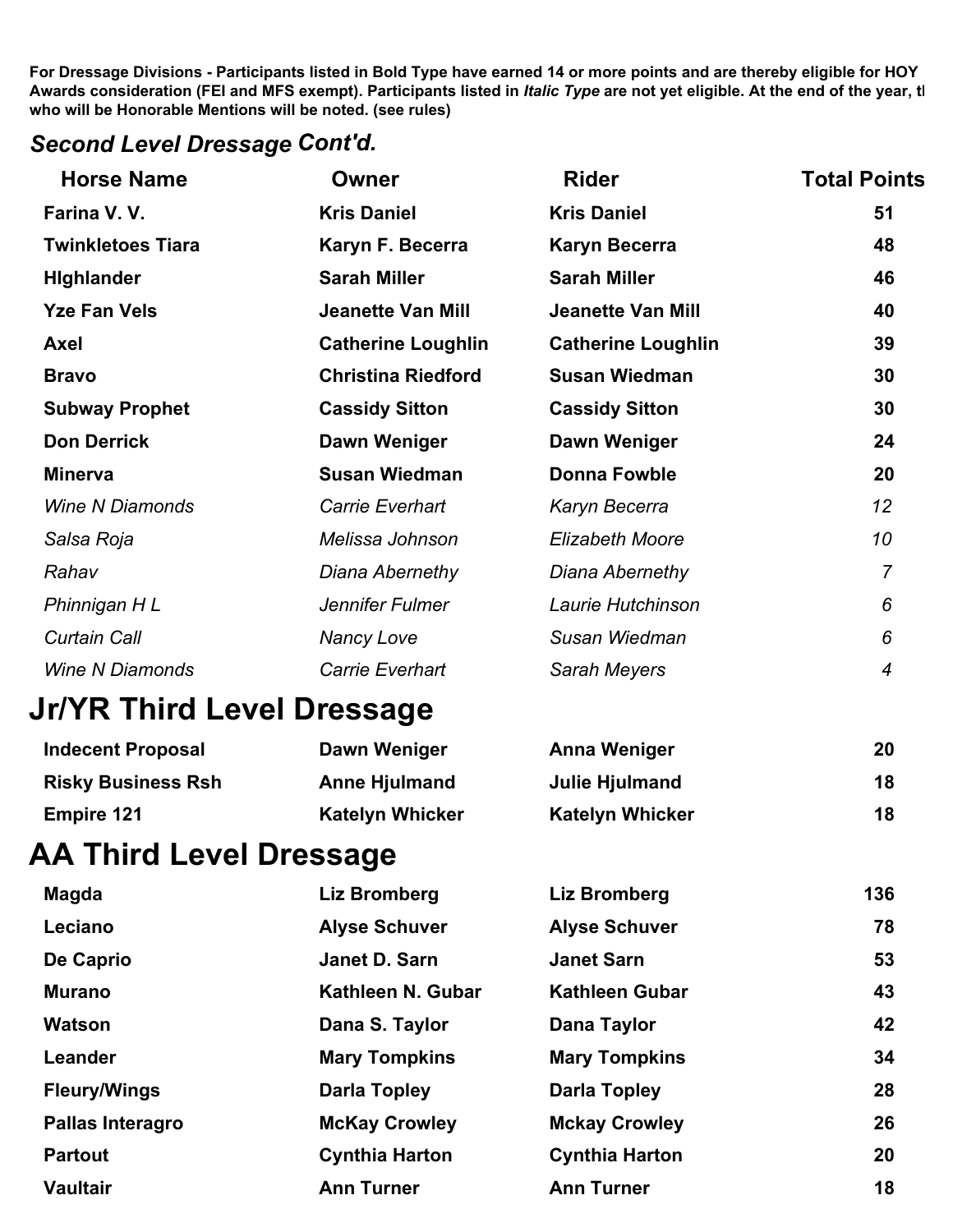#### *AA Third Level Dressage Cont'd.*

| <b>Horse Name</b>         | Owner                    | <b>Rider</b>             | <b>Total Points</b> |
|---------------------------|--------------------------|--------------------------|---------------------|
| <b>Pyper</b>              | <b>Michelle Martin</b>   | <b>Michelle Martin</b>   | 16                  |
| <b>Regal Ranier</b>       | <b>Valerie Russell</b>   | <b>Tessa Mckinney</b>    | 16                  |
| <b>Russian Standard</b>   | <b>Jacqueline Harris</b> | <b>Jacqueline Harris</b> | 14                  |
| <b>Bedroom Pal</b>        | Robert Bezzeg            | Robert Bezzeg            | 12                  |
| Sonnys Golden Lynx        | Karen Young              | Karen Young              | 10                  |
| <b>Fwf Fire Emblem</b>    | <b>Sue Smithson</b>      | Sue Smithson             | $\boldsymbol{4}$    |
| Just Jake                 | Emme Johnston            | Emme Johnston            | 4                   |
| <b>Risky Business RSH</b> | Anne Hjulmand            | Anne Hjulmand            | $\overline{c}$      |
|                           |                          |                          |                     |

### **Third Level Dressage**

| <b>Montana</b>           | <b>Brenda Duet</b>           | <b>Stacey Hastings</b>       | 232              |
|--------------------------|------------------------------|------------------------------|------------------|
| <b>Twinkletoes Tiara</b> | Karyn F. Becerra             | <b>Karyn Becerra</b>         | 194              |
| <b>Don Derrick</b>       | Dawn Weniger                 | Dawn Weniger                 | 178              |
| Damani                   | <b>Sharon Wiedmann</b>       | <b>Tish Mastrianni</b>       | 108              |
| <b>Minerva</b>           | <b>Susan Wiedman</b>         | Donna Fowble                 | 86               |
| <b>Sandokan</b>          | Donna Fowble                 | Donna Fowble                 | 42               |
| <b>Chivas</b>            | <b>Mary Tompkins</b>         | <b>Wendy Warner</b>          | 36               |
| <b>Catch The Wind</b>    | <b>Nancy Bonar Sharpless</b> | <b>Nancy Bonar Sharpless</b> | 36               |
| <b>Brocken</b>           | <b>Carol Kelly</b>           | <b>Diana Hoberecht</b>       | 28               |
| Touch'e                  | Lisa P. Neal                 | Lisa P. Neal                 | 19               |
| <b>Ballet-Tanzer</b>     | erika fleury                 | Erika Fleury                 | 12               |
| Paxton                   | Susan Craft                  | Jeanne Karver                | 10               |
| Rytmik                   | Diane L. Tauber              | Rebecca Blikslager           | 6                |
| Radetzky                 | Robin M. Brueckmann          | Robin Brueckmann             | $\boldsymbol{4}$ |
| Tiara                    |                              | Karyn Becerra                |                  |

# **Jr/YR Fourth Level Dressage**

| <b>Empire 121</b>        | <b>Katelyn Whicker</b>    | <b>Katelyn Whicker</b>    | 60 |
|--------------------------|---------------------------|---------------------------|----|
| <b>Without A Doubt</b>   | <b>Bernadine Dembosky</b> | <b>Bernadine Dembosky</b> | 36 |
| <b>Indecent Proposal</b> | Dawn Weniger              | <b>Anna Weniger</b>       | 20 |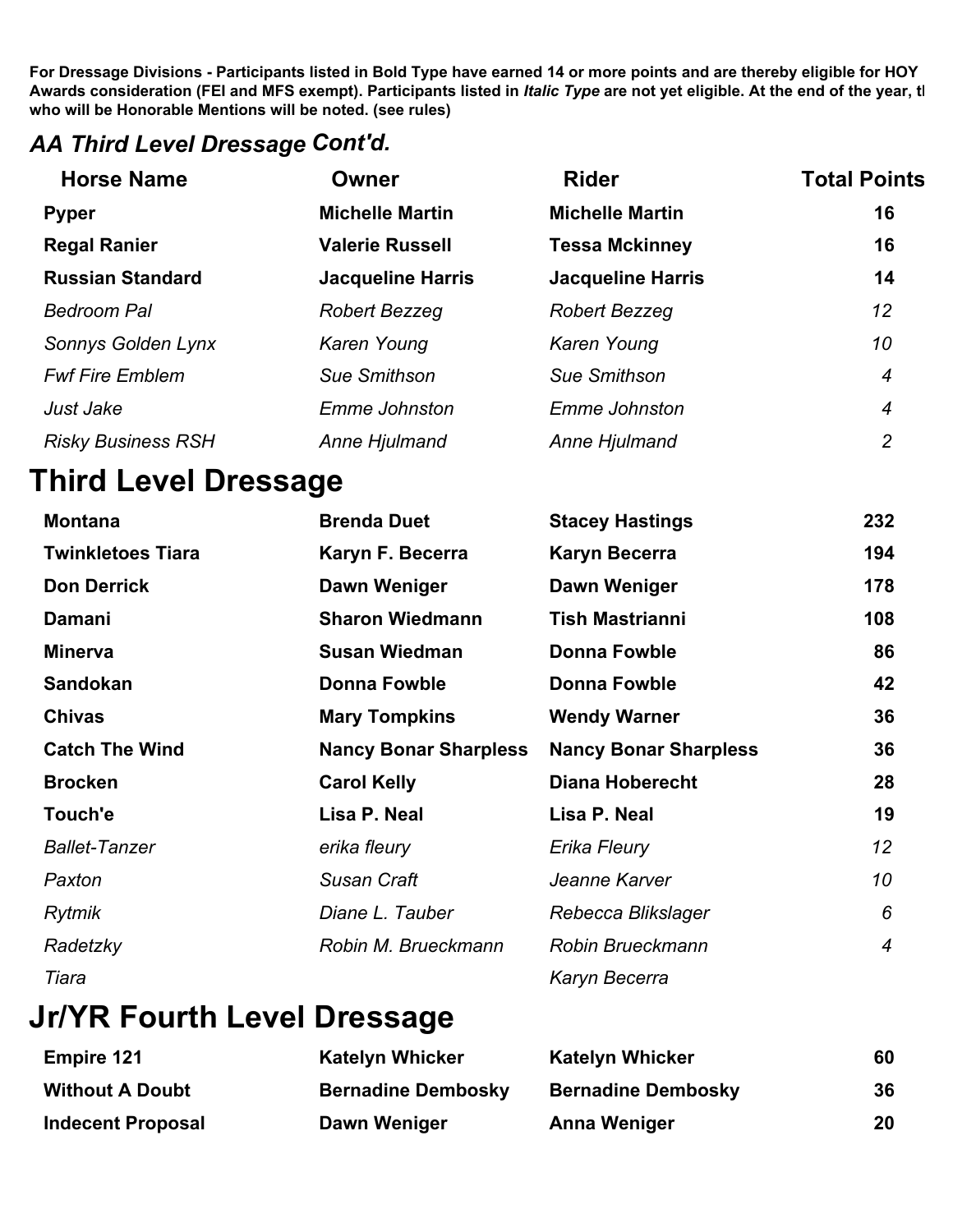| <b>Horse Name</b>               | Owner                    | <b>Rider</b>             | <b>Total Points</b> |
|---------------------------------|--------------------------|--------------------------|---------------------|
| <b>AA Fourth Level Dressage</b> |                          |                          |                     |
| Leander                         | <b>Mary Tompkins</b>     | <b>Mary Tompkins</b>     | 128                 |
| <b>Tomorrow's Sun</b>           | <b>Kathleen Betzel</b>   | <b>Kathleen Betzel</b>   | 58                  |
| <b>Partout</b>                  | <b>Cynthia Harton</b>    | <b>Cynthia Harton</b>    | 58                  |
| <b>Distant Echo</b>             | <b>Jamie McDevitt</b>    | <b>Jamie Mcdevitt</b>    | 47                  |
| <b>Vaultair</b>                 | <b>Ann Turner</b>        | <b>Ann Turner</b>        | 37                  |
| Leciano                         | <b>Alyse Schuver</b>     | <b>Alyse Schuver</b>     | 31                  |
| <b>Universo</b>                 | <b>Nancy Stone</b>       | <b>Nancy Stone</b>       | 30                  |
| <b>Fineas</b>                   | <b>Ann Turner</b>        | <b>Ann Turner</b>        | 28                  |
| <b>Regal Ranier</b>             | <b>Valerie Russell</b>   | <b>Tessa Mckinney</b>    | 23                  |
| <b>Magda</b>                    | <b>Liz Bromberg</b>      | <b>Liz Bromberg</b>      | 20                  |
| <b>Murano</b>                   | Kathleen N. Gubar        | <b>Kathleen Gubar</b>    | 19                  |
| <b>Landor Sb</b>                | <b>Donna Christopher</b> | <b>Donna Christopher</b> | 18                  |
| <b>Demaskus</b>                 | <b>Rhonda Dretel</b>     | <b>Rhonda Dretel</b>     | 16                  |
| <b>Russian Standard</b>         | <b>Jacqueline Harris</b> | <b>Jacqueline Harris</b> | 14                  |
| Just Jake                       | <b>Emme Johnston</b>     | <b>Emme Johnston</b>     | 8                   |
| De Caprio                       | Janet D. Sarn            | <b>Janet Sarn</b>        | 6                   |
| <b>Regal Ranier</b>             | <b>Valerie Russell</b>   | <b>Valerie Russell</b>   | 1                   |
| <b>Fourth Level Dressage</b>    |                          |                          |                     |
| <b>Dosadi</b>                   | <b>Tish Mastrianni</b>   | <b>Tish Mastrianni</b>   | 173                 |

| <b>Trilium</b><br><b>Charlotte Brent</b><br><b>Charlotte Brent</b>          | 106<br>76 |
|-----------------------------------------------------------------------------|-----------|
|                                                                             |           |
| <b>Kristine Hamilton</b><br><b>Fharoh</b><br><b>Heather Lynn Irion</b>      |           |
| <b>Charlotte Brent</b><br>Donovan M<br><b>Deborah Hosmer</b>                | 74        |
| <b>Magie Noir</b><br><b>Heather Mccullough</b><br><b>Heather Mccullough</b> | 72        |
| <b>Jami Edwards</b><br>Jami Edwards<br><b>Freewill</b>                      | 65        |
| Franziskana<br><b>Ryan Eskridge</b><br><b>Ryan Eskridge</b>                 | 44        |
| <b>Sandokan</b><br><b>Donna Fowble</b><br><b>Donna Fowble</b>               | 20        |
| <b>Don Derrick</b><br>Dawn Weniger<br>Dawn Weniger                          | 15        |
| <b>Ballet-Tanzer</b><br>Erika Fleury<br>erika fleury                        | 12        |
| Kathleen Petnuch<br><b>Patrick Marley</b><br>Degen                          | 10        |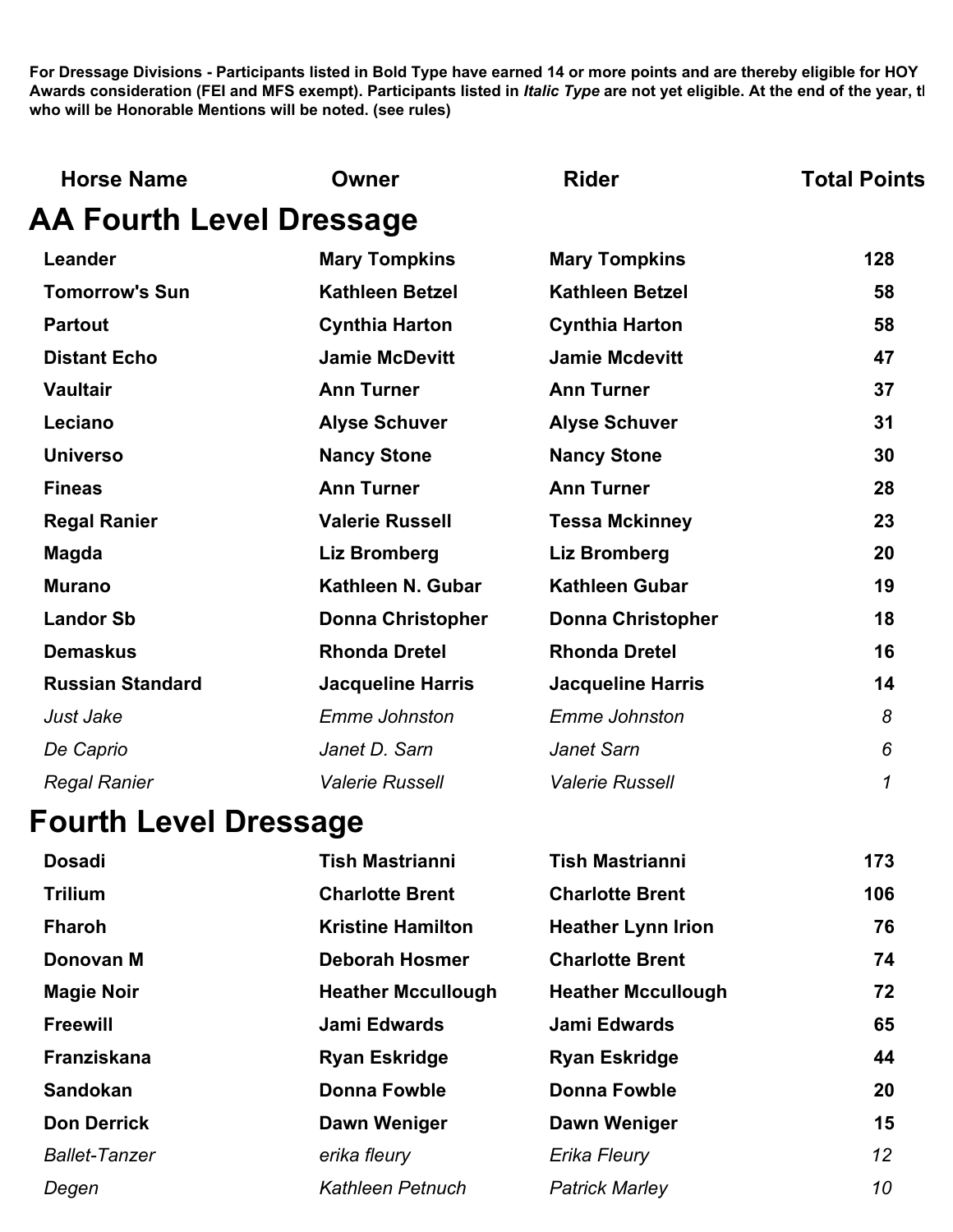#### *Fourth Level Dressage Cont'd.*

| <b>Horse Name</b>               | Owner                            | <b>Rider</b>              | <b>Total Points</b> |
|---------------------------------|----------------------------------|---------------------------|---------------------|
| Ladylike                        | <b>Elizabeth Moore</b>           | <b>Elizabeth Moore</b>    | 8                   |
| <b>Bordelleaux</b>              | <b>Bonnie Gibson</b>             | <b>Bonnie Gibson</b>      |                     |
| Vico                            | Laura J. Pendleton               | Laura Pendleton           | 6                   |
| <b>Jr/YR FEI Level Dressage</b> |                                  |                           |                     |
| Idolace                         | Keni Kerin                       | Keni Kerin                | 133                 |
| <b>Without A Doubt</b>          | <b>Bernadine Dembosky</b>        | <b>Bernadine Dembosky</b> | 21                  |
| <b>Indecent Proposal</b>        | Dawn Weniger                     | Anna Weniger              | 16                  |
|                                 | AA FEI Prix St. Georges Dressage |                           |                     |
| Razzmatazz                      | <b>Tina Cook</b>                 | <b>Tina Cook</b>          | 91                  |
| <b>Remmington Steel</b>         | <b>Valerie Heckrodt</b>          | <b>Valerie Heckrodt</b>   | 62                  |
| Gienevia                        | <b>Meredith Wilson</b>           | <b>Meredith Wilson</b>    | 54                  |
| Demaskus                        | <b>Rhonda Dretel</b>             | <b>Rhonda Dretel</b>      | 36                  |
| <b>Aladdin Bakkely</b>          | Meredith A Weiner                | <b>Meredith A Weiner</b>  | 30                  |
| Lavantus                        | <b>Frances Reifler</b>           | <b>Frances Reifler</b>    | 16                  |

Leander **Mary Tompkins** Mary Tompkins Mary Tompkins 10

| Titus       | Rhonda Dretel        | <b>Rhonda Dretel</b> | 6              |
|-------------|----------------------|----------------------|----------------|
| Wynn Velten | Leslie Cline         | Leslie Cline         | 6              |
| Agathon     | Theresa Horne        | Theresa Horne        | 4              |
| Somerhall   | <b>Ashley Wimmer</b> | <b>Ashley Wimmer</b> | $\overline{2}$ |
|             |                      |                      |                |

### **FEI Prix St. Georges Dressage**

| Vico               | Laura J. Pendleton           | Laura Pendleton              | 117 |
|--------------------|------------------------------|------------------------------|-----|
| Doc Holliday       | Anne Aloi                    | Anne Aloi                    | 109 |
| Somerhall          | <b>Ashley Wimmer</b>         | <b>Ashley Wimmer</b>         | 59  |
| Dosadi             | Tish Mastrianni              | Tish Mastrianni              | 38  |
| Magie Noir         | <b>Heather Mccullough</b>    | <b>Heather Mccullough</b>    | 38  |
| <b>Richmond HI</b> | <b>Mary Haskins Gurganus</b> | <b>Mary Haskins Gurganus</b> | 34  |
| Franziskana        | Ryan Eskridge                | Ryan Eskridge                | 34  |
| Fharoh             | <b>Kristine Hamilton</b>     | Heather Lynn Irion           | 26  |
| Freewill           | Jami Edwards                 | Jami Edwards                 | 20  |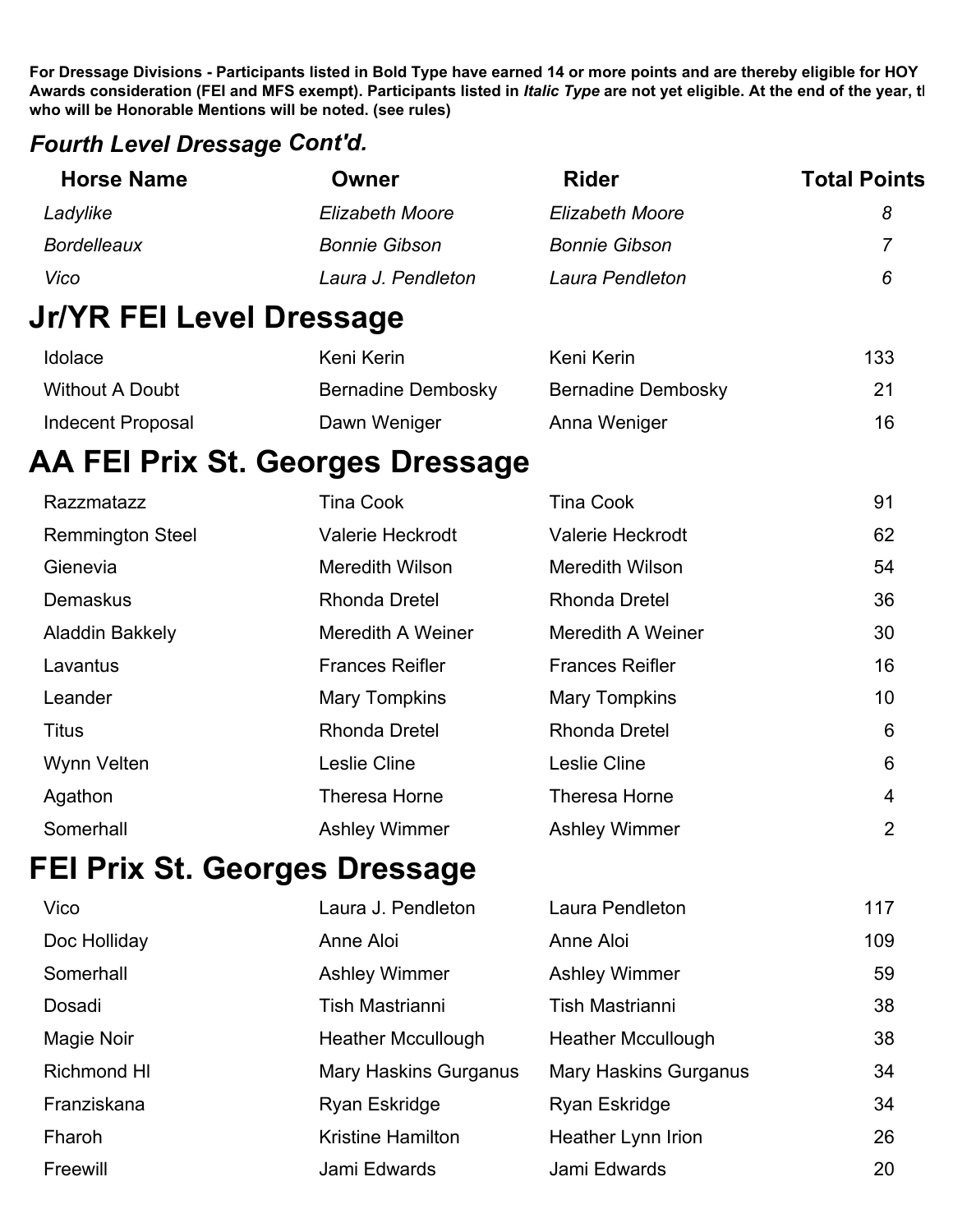#### *FEI Prix St. Georges Dressage Cont'd.*

| <b>Horse Name</b>       | Owner                          | <b>Rider</b>          | <b>Total Points</b> |
|-------------------------|--------------------------------|-----------------------|---------------------|
| Freewind                | Katie Poag                     | Katie Poag            | 18                  |
| Rytmik                  | Diane L. Tauber                | <b>Rebecca Nelles</b> | 9                   |
| <b>Sweet Rock Solid</b> | Louise Rascoe                  | <b>Bailey Cook</b>    | 8                   |
| Louis Iv                | Andrea H. Ruting               | Andrea H. Ruting      | 4                   |
| Degen                   | Kathleen Petnuch               | <b>Patrick Marley</b> | 2                   |
|                         | AA FEI Intermediare I Dressage |                       |                     |

| Titus           | Rhonda Dretel     | Rhonda Dretel     | 136 |
|-----------------|-------------------|-------------------|-----|
| Welfenstein     | Pamela Silverman  | Pamela Silverman  | 114 |
| Agathon         | Theresa Horne     | Theresa Horne     | 114 |
| Aladdin Bakkely | Meredith A Weiner | Meredith A Weiner | 20  |
| Razzmatazz      | <b>Tina Cook</b>  | <b>Tina Cook</b>  | 18  |

### **FEI Intermediare I Dressage**

| Radetzky        | Robin M. Brueckmann          | Robin Brueckmann             | 96 |
|-----------------|------------------------------|------------------------------|----|
| Louis Iv        | Andrea H. Ruting             | Andrea H. Ruting             | 60 |
| Franziskana     | Ryan Eskridge                | Ryan Eskridge                | 60 |
| Don Giovanni    | <b>Katie Sanders</b>         | Donna C. Kelly               | 48 |
| Richmond HI     | <b>Mary Haskins Gurganus</b> | <b>Mary Haskins Gurganus</b> | 20 |
| Rytmik          | Diane L. Tauber              | <b>Rebecca Nelles</b>        | 18 |
| Godfather       | Andrea DeLeon                | Karyn Becerra                | 9  |
| Doc Holliday    | Anne Aloi                    | Anne Aloi                    | 8  |
| Rondo Veneziano | <b>Vicki Kelley</b>          | Vicki Kelley                 | 5  |

# **FEI Intermediare II Dressage**

| Tyberius    | Tazma Toi Trent   | Tazma Toi Trent   | 28 |
|-------------|-------------------|-------------------|----|
| Veva Rose   | Laurie Hutchinson | Laurie Hutchinson | 24 |
| Welfenstein | Pamela Silverman  | Pamela Silverman  | 18 |

# **FEI Grand Prix Dressage**

| d' Artagnan | Lynn Leath             | Lynn Leath             | 132 |
|-------------|------------------------|------------------------|-----|
| Grundstern  | <b>Valerie Russell</b> | <b>Valerie Russell</b> | 55  |
| Foreigner   | <b>Bailey Cook</b>     | <b>Bailey Cook</b>     | 18  |